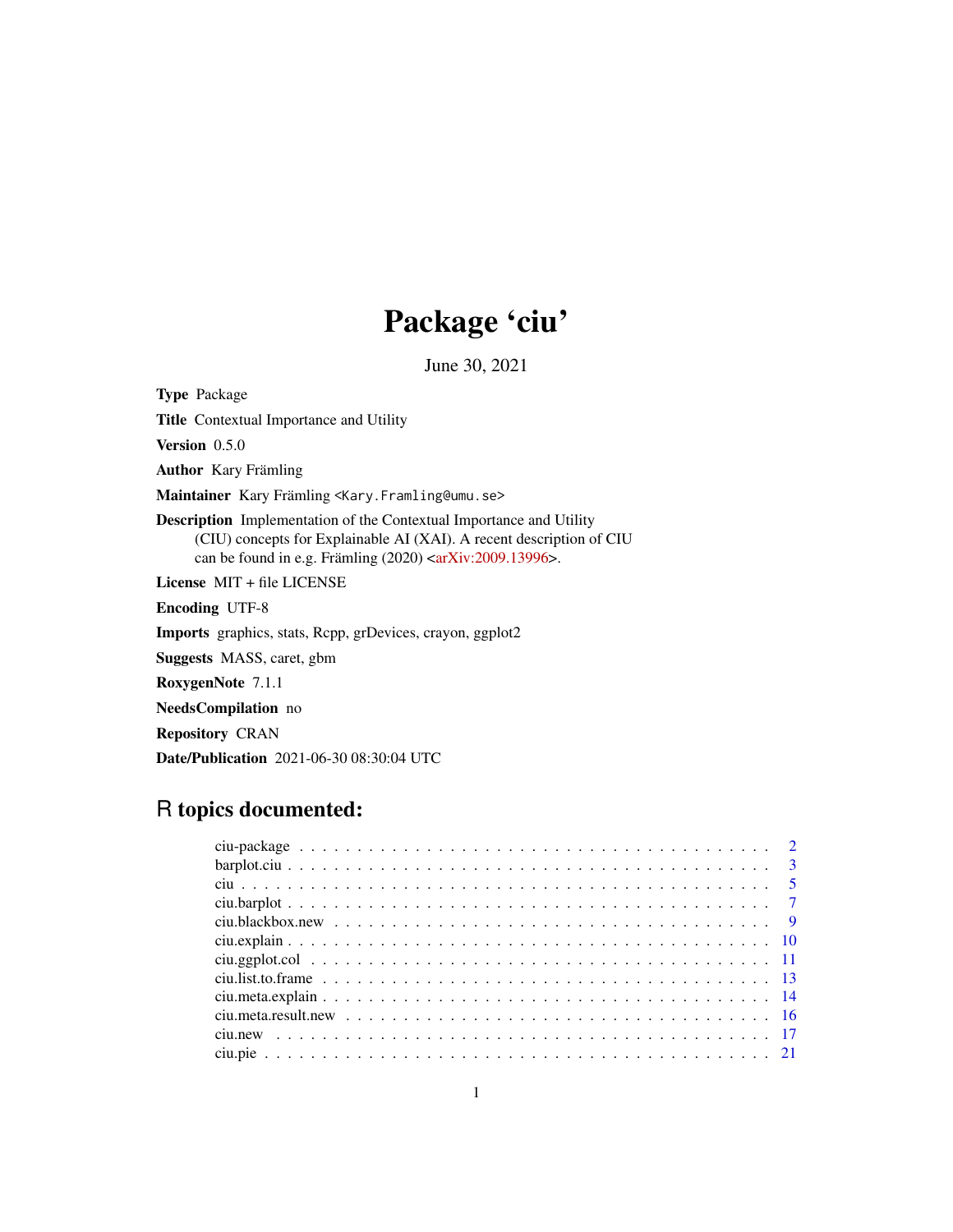## <span id="page-1-0"></span>2 ciu-package control and the control of the control of the control of the control of the control of the control of the control of the control of the control of the control of the control of the control of the control of t

| Index |  |  |  |  |  |  |  |  |  |  |  |  |  |  |  |  |  | 37 |
|-------|--|--|--|--|--|--|--|--|--|--|--|--|--|--|--|--|--|----|
|       |  |  |  |  |  |  |  |  |  |  |  |  |  |  |  |  |  |    |
|       |  |  |  |  |  |  |  |  |  |  |  |  |  |  |  |  |  |    |
|       |  |  |  |  |  |  |  |  |  |  |  |  |  |  |  |  |  |    |
|       |  |  |  |  |  |  |  |  |  |  |  |  |  |  |  |  |  |    |
|       |  |  |  |  |  |  |  |  |  |  |  |  |  |  |  |  |  |    |
|       |  |  |  |  |  |  |  |  |  |  |  |  |  |  |  |  |  |    |
|       |  |  |  |  |  |  |  |  |  |  |  |  |  |  |  |  |  |    |
|       |  |  |  |  |  |  |  |  |  |  |  |  |  |  |  |  |  |    |
|       |  |  |  |  |  |  |  |  |  |  |  |  |  |  |  |  |  |    |
|       |  |  |  |  |  |  |  |  |  |  |  |  |  |  |  |  |  |    |
|       |  |  |  |  |  |  |  |  |  |  |  |  |  |  |  |  |  |    |

ciu-package *ciu: Contextual Importance and Utility*

#### **Description**

Implementation of the Contextual Importance and Utility (CIU) concepts for Explainable AI (XAI). A recent description of CIU can be found in e.g. Främling (2020) <arXiv:2009.13996>.

#### Details

This package implements the Contextual Importance and Utility (CIU) concepts for Explainable AI (XAI). CIU allows explaining output values of any regression or classification systems, no matter if it is a "black-box" or a "white-box" AI, or anything between black and white. CIU is entirely model-agnostic. Contrary to most (all?) other XAI methods, CIU provides explanations directly based on the observed input-output behavior without building an intermediate "interpretable" model for doing it.

CIU was developed by Kary Främling in his PhD thesis, which was presented in 1996 (in French). CIU was first presented in 1995 at the International Conference on Artificial Neural Networks (ICANN).

The ciu package supports models from caret and at least lda natively, but can easily be made to work with any model.

#### Main functions:

Use of ciu starts by calling the function [ciu.new](#page-16-1) that returns an object of class CIU. If the CIU object is created by ciu <-ciu.new(...), then different methods can be called as  $\text{ciu}\$ sexplain(), ciu\$barplot.ciu() etc. for obtaining explanations in different forms.

ciu is implemented using an "old style" (?) R object orientation. However, it provides objectoriented encapsulation of variables and methods of the CIU object, which presumably helps to avoid name conflicts with other packages or user code.

Since version 0.5.0 it is also possible to use a non-object-oriented approach by creating an ordinary [list](#page-0-0) of class ciu by calling the function [ciu.](#page-4-1) That ciu object is then passed as the first parameter to the different functions. This parallel possibility was originally developed mainly for getting support for proper Roxygen functionality. However, it does also offer some interesting properties, e.g. a CIU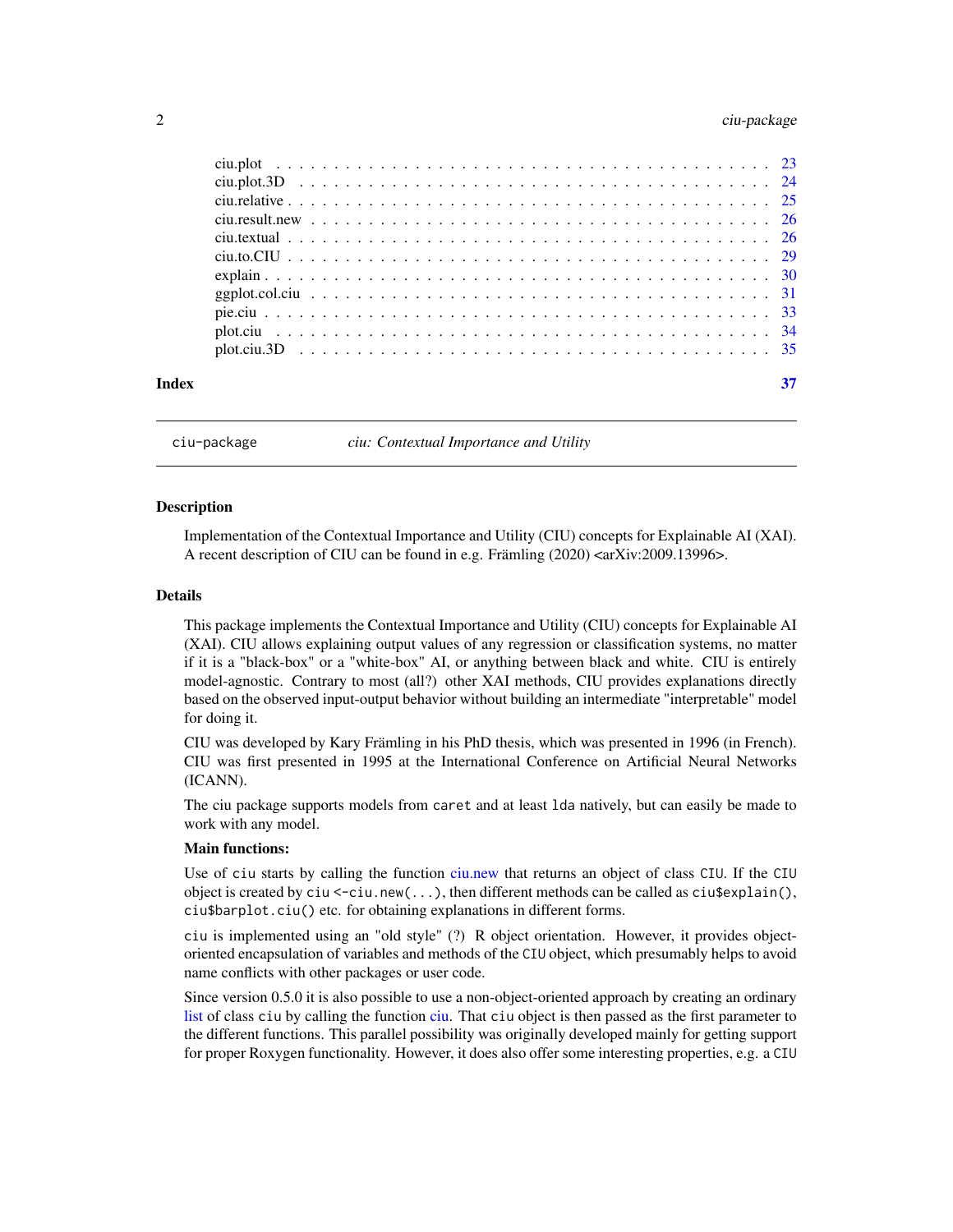#### <span id="page-2-0"></span>barplot.ciu 3

object takes up much more memory than a ciu object because it creates its own environment. CIU objects can be converted to ciu objects and vice versa at any time by the <CIU>\$as.ciu() method and the [ciu.to.CIU](#page-28-1) function.

It is recommended to use the object-oriented approach in order to avoid unnecessary conversions back and forth. However, the difference is presumably not very significant.

#### References

Främling, K. *Explainable AI without Interpretable Model*. 2020, [https://arxiv.org/abs/2009.](https://arxiv.org/abs/2009.13996) [13996](https://arxiv.org/abs/2009.13996).

Främling, K. *Decision Theory Meets Explainable AI*. 2020, <doi.org/10.1007/978-3-030-51924-  $7_4$ 

Främling, K. *Modélisation et apprentissage des préférences par réseaux de neurones pour l'aide à la décision multicritère*. 1996, <https://tel.archives-ouvertes.fr/tel-00825854/document> (title translation in English: *Learning and Explaining Preferences with Neural Networks for Multiple Criteria Decision Making*)

<span id="page-2-1"></span>

barplot.ciu *Barplot CIU explanation for specific instance*

#### **Description**

Create a barplot showing CI as the length of the bar and CU on color scale from red to green, via yellow, for the given inputs and the given output. First get a CIU object by calling [ciu.new](#page-16-1) as e.g. ciu <-ciu.new(...), then call ciu.res <-ciu\$barplot.ciu(...). *"Usage" section is in "Details" section because Roxygen etc. don't support documentation of functions within functions.*

| instance            | Instance to explain. See explain.                                                                                                                                                                     |
|---------------------|-------------------------------------------------------------------------------------------------------------------------------------------------------------------------------------------------------|
| ind.inputs          | vector of indices for the inputs to be included in the plot. If NULL then all<br>inputs will be included.                                                                                             |
| ind.output          | Index of output to be explained.                                                                                                                                                                      |
| in.min.max.limits   |                                                                                                                                                                                                       |
|                     | See explain.                                                                                                                                                                                          |
| n.samples           | See explain.                                                                                                                                                                                          |
| neutral.CU          | Indicates when the Contextual Utility is considered to be "negative". The default<br>value of 0.5 seems quite logical for most cases.                                                                 |
| show.input.values   |                                                                                                                                                                                                       |
|                     | Include input values after input labels or not. Default is TRUE.                                                                                                                                      |
| concepts.to.explain |                                                                                                                                                                                                       |
|                     | List of concepts to use in the plot, as defined by vocabulary provided as argument<br>to ciu.new. If ind.inputs=NULL, then use concepts.to.explain instead. If<br>both are NULL, then use all inputs. |
|                     |                                                                                                                                                                                                       |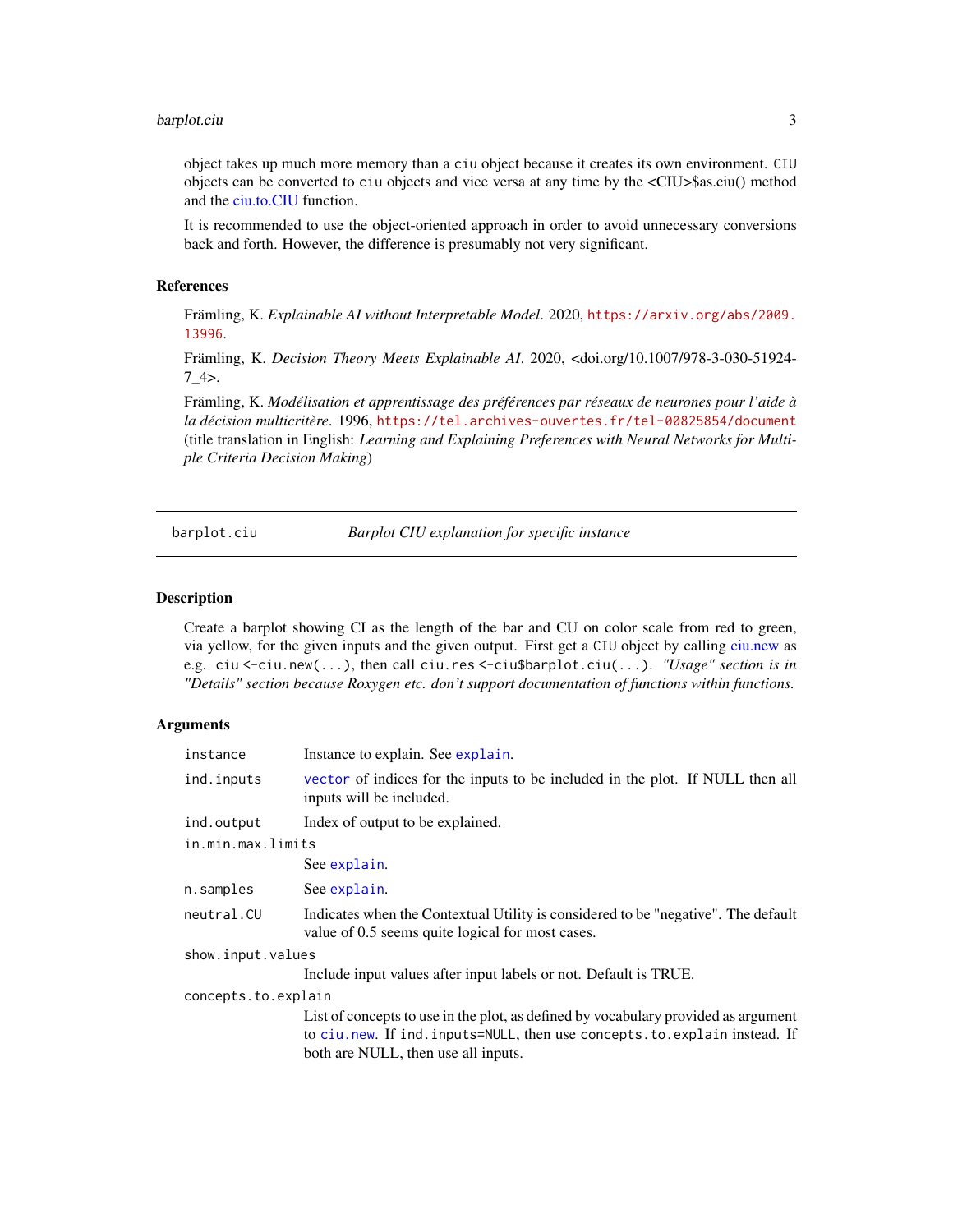| target.concept See explain.      |                                                                                                             |  |  |  |  |  |  |
|----------------------------------|-------------------------------------------------------------------------------------------------------------|--|--|--|--|--|--|
| target.ciu See explain.          |                                                                                                             |  |  |  |  |  |  |
| color.ramp.below.neutral         |                                                                                                             |  |  |  |  |  |  |
|                                  | Color ramp function as returned by function color Ramp(). Default color ramp                                |  |  |  |  |  |  |
|                                  | is from red3 to yellow.                                                                                     |  |  |  |  |  |  |
| color.ramp.above.neutral         |                                                                                                             |  |  |  |  |  |  |
|                                  | Color ramp function as returned by function color Ramp(). Default colorramp<br>is from yellow to darkgreen. |  |  |  |  |  |  |
| use.influence                    | Plot using "influence" rather than CIU, i.e. a LIME-like barplot. Default is<br>FALSE.                      |  |  |  |  |  |  |
| sort                             | NULL, "CI" or "CU". No sorting by default, other options are sorting by CI or<br>CU.                        |  |  |  |  |  |  |
| decreasing                       | Set to TRUE for decreasing sort.                                                                            |  |  |  |  |  |  |
| main, $x$ lab, $x$ lim, $\ldots$ |                                                                                                             |  |  |  |  |  |  |
|                                  | Usual plot parameters, possible to override the default ones provided here if<br>needed.                    |  |  |  |  |  |  |

## Details

## Usage

```
barplot.ciu(
  instance,
  ind.inputs=NULL,
  ind.output=1,
  in.min.max.limits=NULL,
 n.samples=100,
 neutral.CU=0.5,
  show.input.values=TRUE,
  concepts.to.explain=NULL,
  target.concept=NULL,
  target.ciu=NULL,
  color.ramp.below.neutral=NULL,
  color.ramp.above.neutral=NULL,
  sort=NULL,
  decreasing=FALSE,
 main=NULL,
 xlab=NULL,
  xlim=NULL,
  ...)
```
## Value

"void", i.e. whatever happens to be result of last instruction.

## Author(s)

Kary Främling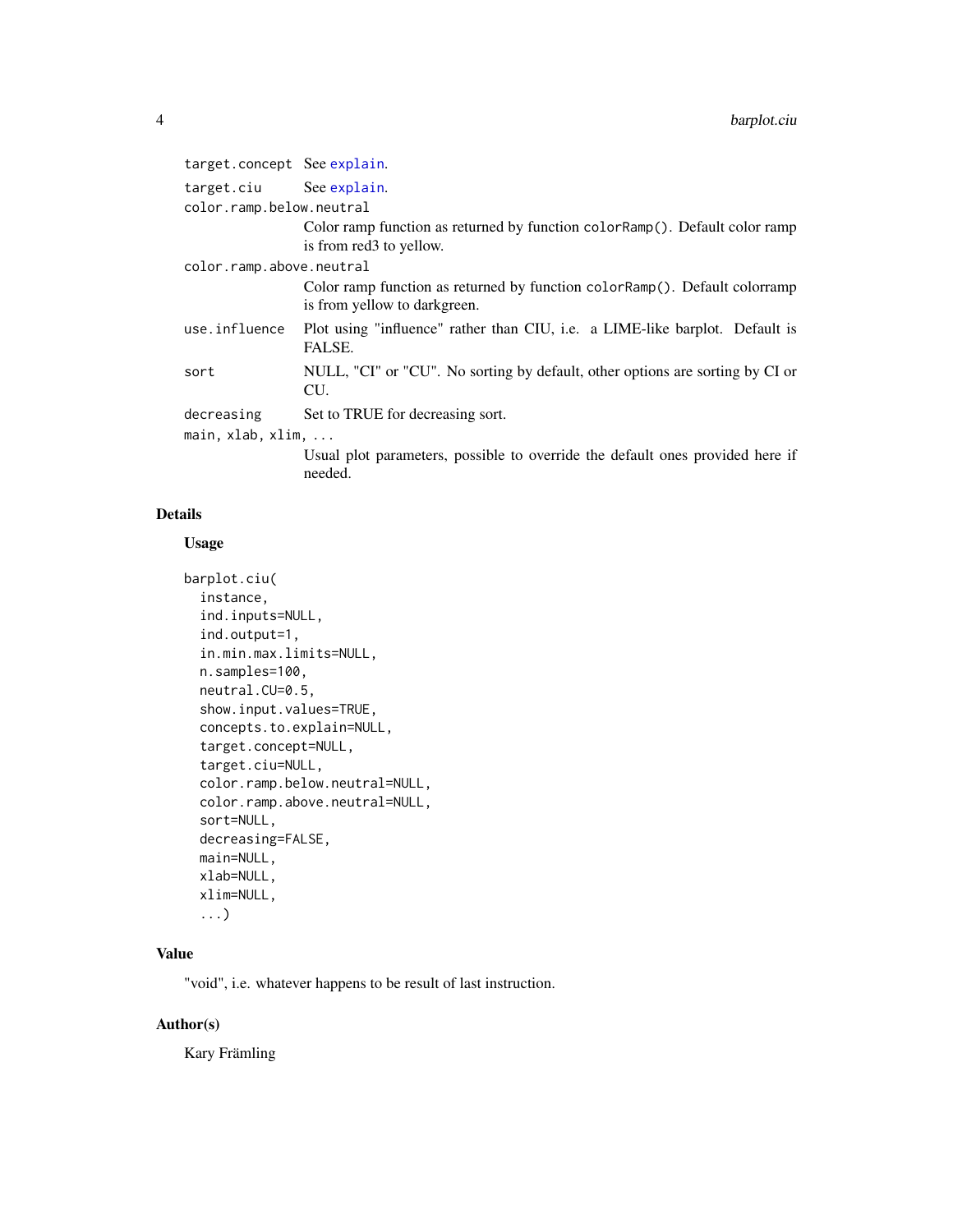## <span id="page-4-0"></span>See Also

[ggplot.col.ciu](#page-30-1) [pie.ciu](#page-32-1) [ciu.new](#page-16-1) [explain](#page-29-1)

<span id="page-4-1"></span>ciu *Create* ciu *object.*

## Description

Sets up a ciu object with the given parameters. This is not the same as a CIU object as returned by the function [ciu.new!](#page-16-1) a ciu object is a [list](#page-0-0) with all the parameter values needed for Contextual Importance and Utility calculations, whereas a CIU object only exposes a set of methods that can be called using the \$ operator. CIU provides the method \$as.ciu for retrieving a ciu object from a CIU object.

## Usage

```
ciu(
  model,
  formula = NULL,
  data = NULL,
  in.min.max.limits = NULL,
  abs.min.max = NULL,
  input.names = NULL,
  output.names = NULL,
  predict.function = NULL,
  vocabulary = NULL
)
```

| model             | Model/"black-box" object (same parameter as bb for function ciu.new).                                                                                                                                                                                                                                                                      |
|-------------------|--------------------------------------------------------------------------------------------------------------------------------------------------------------------------------------------------------------------------------------------------------------------------------------------------------------------------------------------|
| formula           | Formula that describes input versus output values. Only to be used together with<br>data parameter.                                                                                                                                                                                                                                        |
| data              | The training data used for training the model. If this parameter is provided, a<br>formula MUST be given also. ciu.new attempts to infer the other parameters<br>from data and formula. i.e. in.min.max.limits, abs.min.max, input.names<br>and output names. If those parameters are provided, then they override the in-<br>ferred ones. |
| in.min.max.limits |                                                                                                                                                                                                                                                                                                                                            |
|                   | matrix with one row per output and two columns, where the first column in-<br>dicates the minimal value and the second column the maximal value for that<br>input.                                                                                                                                                                         |
| abs.min.max       | data. frame or matrix of min-max values of outputs, one row per output, two<br>columns (min, max).                                                                                                                                                                                                                                         |
| input.names       | labels of inputs.                                                                                                                                                                                                                                                                                                                          |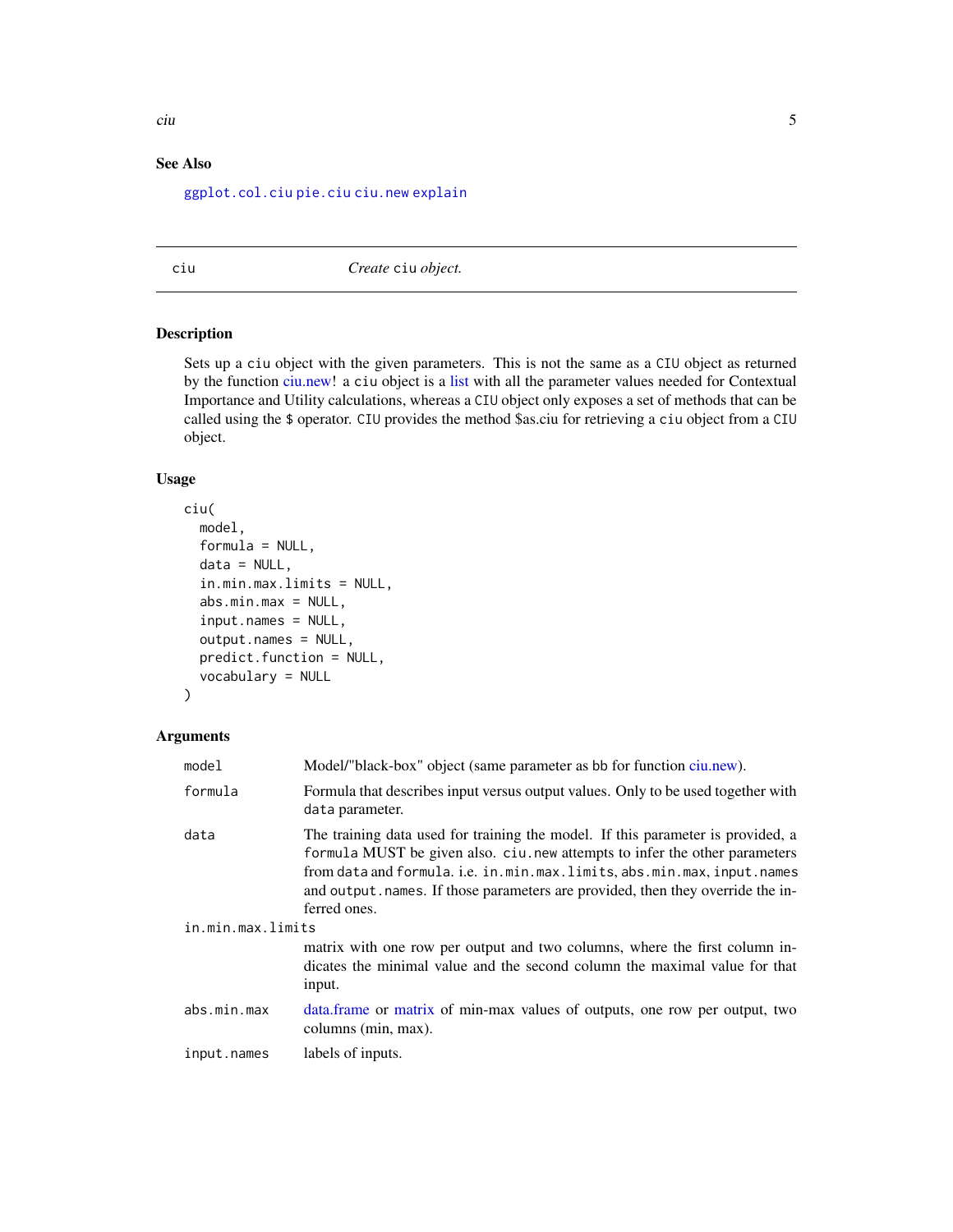| labels of outputs.<br>output.names<br>predict.function<br>can be supplied if a model that is not supported by ciu should be used. As an                                                                                                                                             |
|-------------------------------------------------------------------------------------------------------------------------------------------------------------------------------------------------------------------------------------------------------------------------------------|
|                                                                                                                                                                                                                                                                                     |
|                                                                                                                                                                                                                                                                                     |
| example, this is the function for Ida:                                                                                                                                                                                                                                              |
| o.predict.function <- function(model, inputs) {<br>pred <- predict(model, inputs)<br>return(pred\$posterior)                                                                                                                                                                        |
|                                                                                                                                                                                                                                                                                     |
| list of labels/concepts to be used when producing explanations and what combi-<br>vocabulary<br>nation of inputs they correspond to. Example of two intermediate concepts and a<br>higher-level one that combines them: $list(intermediate.concept1=c(1,2,3))$ , intermediate.conce |

## Value

ciu object.

#### Author(s)

Kary Främling

## See Also

[ciu.new](#page-16-1)

## Examples

```
# Explaining the classification of an Iris instance with lda model.
# We use a versicolor (instance 100).
library(MASS)
test.ind <-100iris_test <- iris[test.ind, 1:4]
iris_train <- iris[-test.ind, 1:4]
iris_lab <- iris[[5]][-test.ind]
model <- lda(iris_train, iris_lab)
# Create CIU object
ciu <- ciu(model, Species~., iris)
```
# This can be used with explain method for getting CIU values # of one or several inputs. Here we get CIU for all three outputs # with input feature "Petal.Length" that happens to be the most important. ciu.explain(ciu, iris\_test, 1)

```
# It is, however, more convenient to use one of the graphical visualizations.
# Here's one using ggplot.
ciu.ggplot.col(ciu, iris_test)
```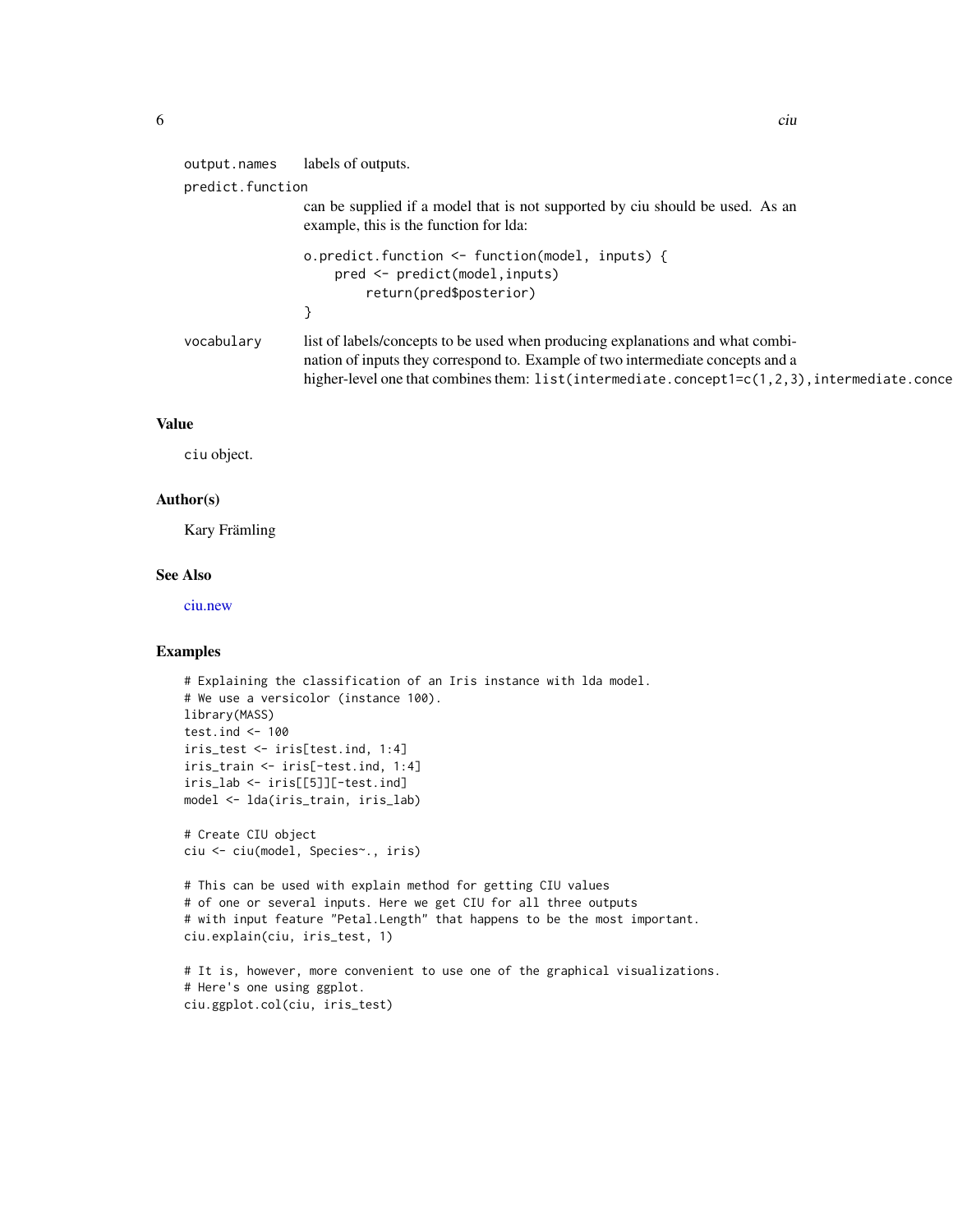<span id="page-6-0"></span>ciu.barplot *ciu.barplot*

## Description

Create a barplot showing CI as the length of the bar and CU on color scale from red to green, via yellow, for the given inputs and the given output.

## Usage

```
ciu.barplot(
  ciu,
  instance,
  ind.inputs = NULL,
  ind.output = 1,
  in.min.max.limits = NULL,
  n.samples = 100,neutral.CU = 0.5,
  show.input.values = TRUE,
  concepts.to.explain = NULL,
  target.concept = NULL,
  target.ciu = NULL,
  ciu.meta = NULL,
  color.ramp.below.neutral = NULL,
  color.ramp.above.neutral = NULL,
  use.influence = FALSE,
  influence.minmax = c(-1, 1),sort = NULL,decreasing = FALSE,
 main = NULL,xlab = NULL,xlim = NULL,...
)
```

| ciu        | ciu object as created with ciu function (not to be confused with CIU object as<br>created by ciu.new).                                                                                                                              |
|------------|-------------------------------------------------------------------------------------------------------------------------------------------------------------------------------------------------------------------------------------|
| instance   | Input values for the instance to explain. Should be a data frame even though a<br>vector or matrix might work too if input names and other needed metadata can<br>be deduced from the dataset or other parameters given to ciu.new. |
| ind.inputs | vector of indices for the inputs to be included in the plot. If NULL then all<br>inputs will be included.                                                                                                                           |
| ind.output | Index of output to be explained.                                                                                                                                                                                                    |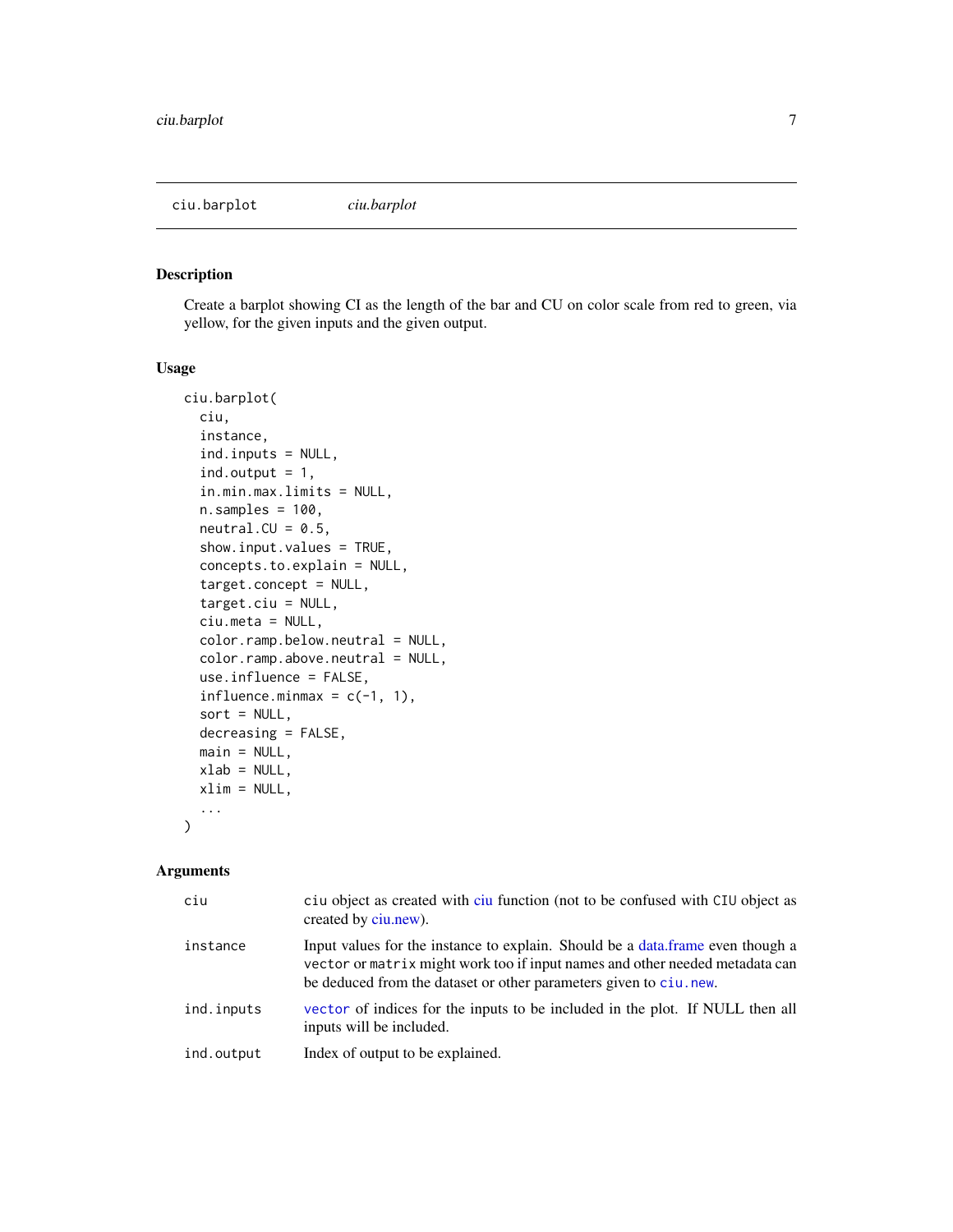<span id="page-7-0"></span>

|  | in.min.max.limits |  |  |
|--|-------------------|--|--|
|  |                   |  |  |

[data.frame](#page-0-0) or [matrix](#page-0-0) with one row per output and two columns, where the first column indicates the minimal value and the second column the maximal value for that output. ONLY NEEDED HERE IF not given as parameter to [ciu.new](#page-16-1) or if the limits are different for this specific instance than the default ones.

- n.samples How many instances to generate for estimating CI and CU. For inputs of type [factor,](#page-0-0) all possible combinations of input values are generated, so this parameter only influences how many instances are (at least) generated for continuousvalued inputs.
- neutral. CU Indicates when the Contextual Utility is considered to be "negative". The default value of 0.5 seems quite logical for most cases.

show.input.values

Include input values after input labels or not. Default is TRUE.

concepts.to.explain

List of concepts to use in the plot, as defined by vocabulary provided as argument to [ciu.new.](#page-16-1) If ind.inputs=NULL, then use concepts.to.explain instead. If both are NULL, then use all inputs.

- target.concept If provided, then calculate CIU of inputs ind.inputs.to.explain relative to the given concept rather than relative to the actual output(s). ind.inputs.to.explain should normally be a subset (or all) of the inputs that target.concept consists of, even though that not required by the CIU calculation. If a target.ciu is provided, then the target.concept doesn't have to be included in the vocabulary gives as parameter to [ciu.new](#page-16-1) (at least for the moment).
- target.ciu ciu.result object previously calculated for target.concept. If a target.concept is provided but target.ciu=NULL, then target.ciu is estimated by a call to [ciu.explain](#page-9-1) with the n.samples value given as a parameter to this call. It may be useful to provide target.ciu if it should be estimated using some other (typically greater) value for n.samples than the default one, or if it has already been calculated for some reason.
- ciu.meta If given, then use existing ciu.meta.result rather than calling [ciu.meta.explain.](#page-13-1) color.ramp.below.neutral

Color ramp function as returned by function colorRamp(). Default color ramp is from red3 to yellow.

color.ramp.above.neutral

Color ramp function as returned by function colorRamp(). Default colorramp is from yellow to darkgreen.

- use.influence Plot using "influence" rather than CIU, i.e. a LIME-like barplot. Default is FALSE.
- influence.minmax

Range to use for influence values.

- sort NULL, "CI" or "CU".
- decreasing Set to TRUE for decreasing sort.
- main Text to use as main title.
- xlab Label for x-axis.
- xlim Minimal and maximal values for x-axis.
- ... See [base::plot.](#page-0-0)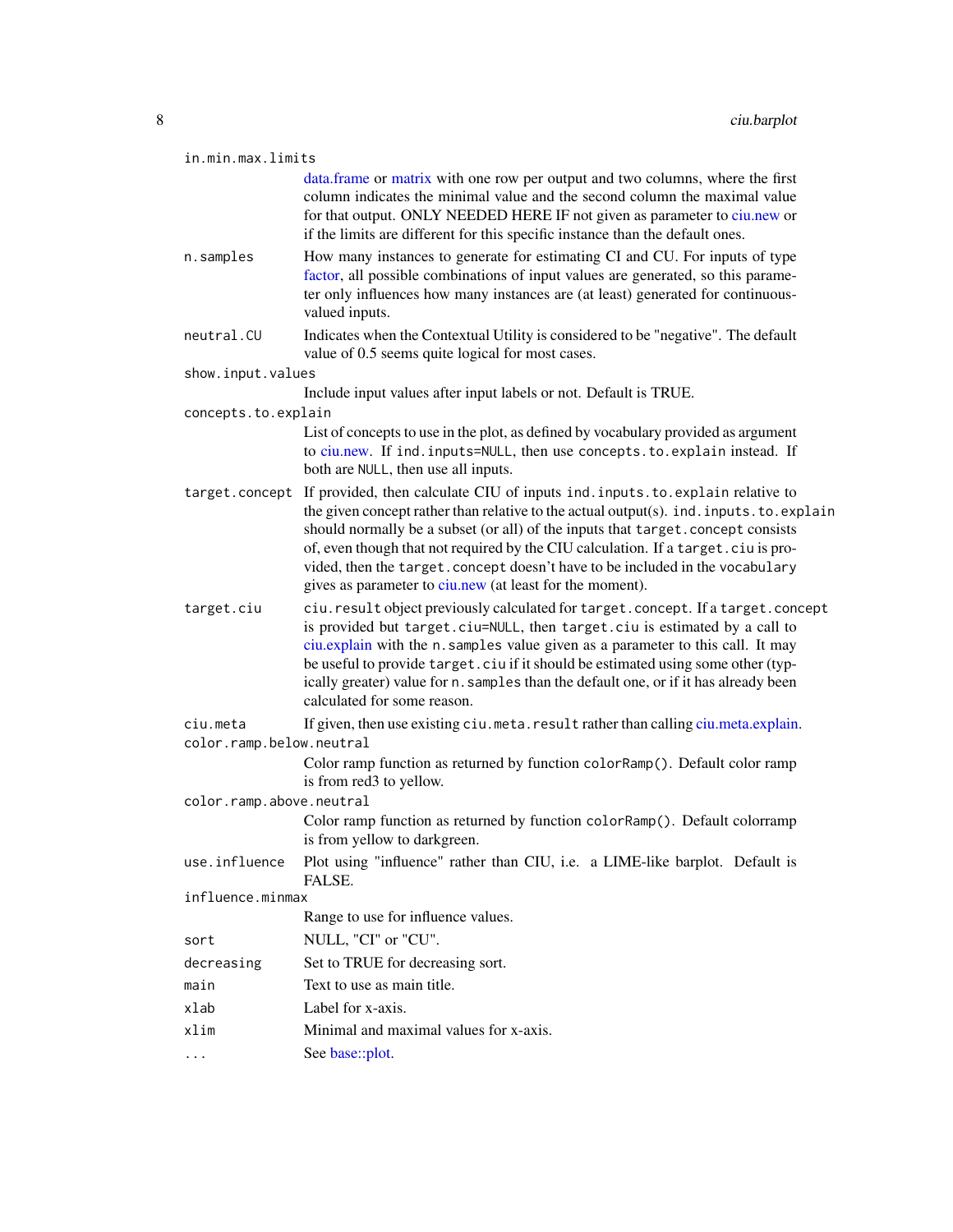## <span id="page-8-0"></span>ciu.blackbox.new 9

## Value

"void", i.e. whatever happens to be result of last instruction.

#### Author(s)

Kary Främling

## See Also

[ggplot.col.ciu](#page-30-1) [pie.ciu](#page-32-1) [ciu.new](#page-16-1) [ciu.explain](#page-9-1)

ciu.blackbox.new *Create CIU.BlackBox object*

#### Description

This method mainly serves as an "interface specification" for objects of class CIU.BlackBox, i.e. it defines what method(s) have to be implemented by any object of class CIU.BlackBox. A CIU.BlackBox object is actually a [list](#page-0-0).

#### Usage

ciu.blackbox.new()

## Details

An alternative and simpler (but less flexible) way to do the same is to use the predict. function parameter of [ciu.new](#page-16-1), where predict.function <-function(model,inputs) {predict(model,inputs,n.trees=10000)} would accomplish the same as for the Example below. An example using this approach is also included in Examples.

The advantage of using a CIU.BlackBox wrapper (rather than the simplee predict.function approach) is that it is possible to keep object variables or maintain whatever state information might be needed between calls.

The only things that are actually required from a CIU.BlackBox object is:

- 1. That it is a [list](#page-0-0) with an element called eval.
- 2. That the value of eval element is a function of the form eval = function(inputs)
- 3. That it inherits the class CIU.BlackBox.

#### Value

Object of class CIU.BlackBox.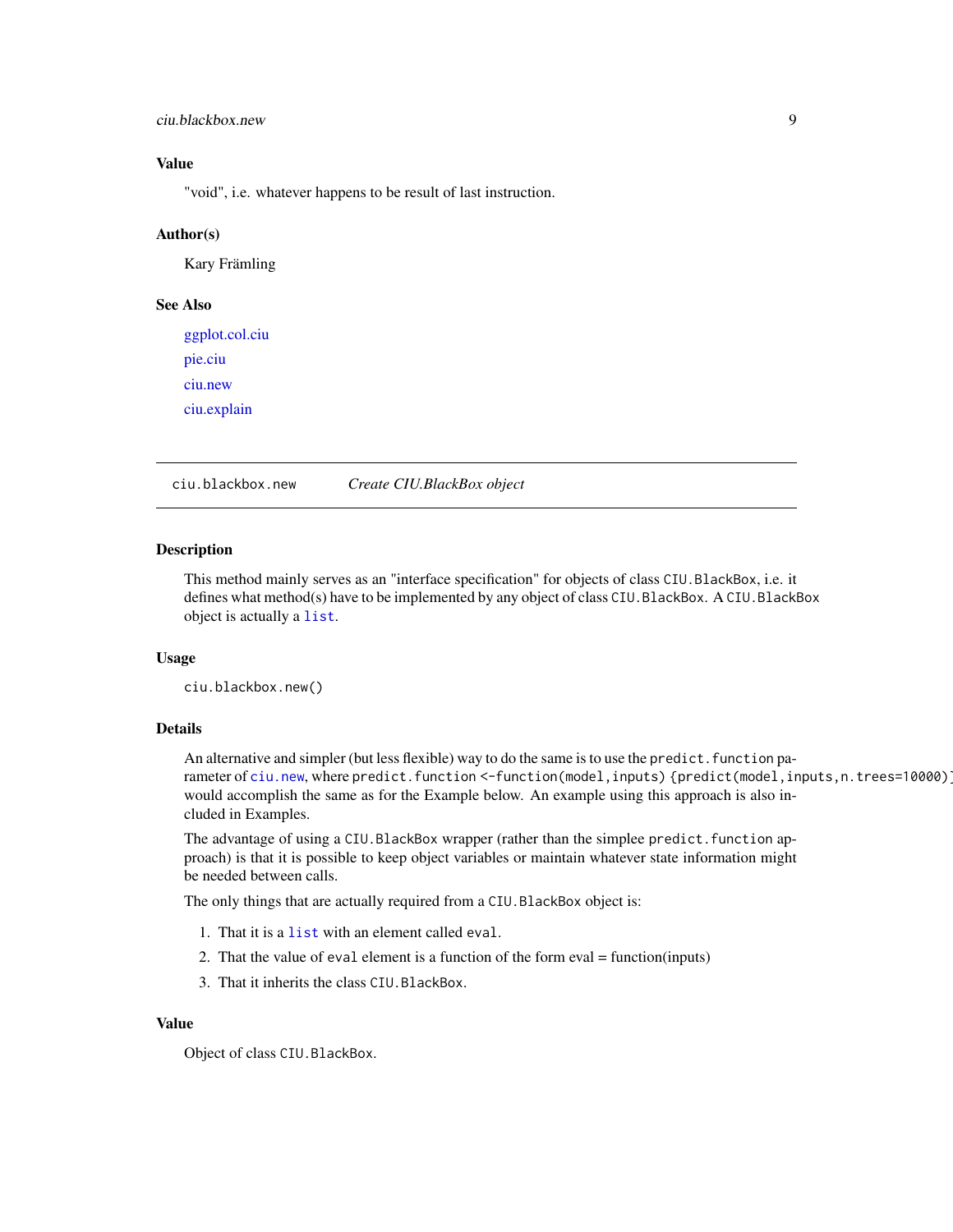#### Author(s)

Kary Främling

#### Examples

```
# Create CIU.BlackBox wrapper for Gradient Boosting
library(MASS) # Just in case Boston is not already available
library(gbm)
gbm.ciu.bb <- function(gbm, n.trees=1) {
 o.gbm \leq gbm
 o.n.trees <- n.trees
 pub <- list(eval = function(inputs) { predict(o.gbm,inputs,n.trees=o.n.trees) })
 class(pub) <- c("CIU.BlackBox",class(pub))
 return(pub)
}
# Train and explain. We don't care about training/test sets here.
gbm.Boston \leq gbm(medv \sim ., data = Boston, distribution = "gaussian",
n.trees=10000, shrinkage = 0.01, interaction.depth = 4)
gbm.ciu <- gbm.ciu.bb(gbm.Boston, 10000)
ciu <- ciu.new(gbm.ciu, medv~., Boston)
ciu$barplot.ciu(Boston[370,1:13], sort = "CI")
# Same but using `predict.function` parameter in `ciu.new`.
# Using `ggplot.col.ciu` here for a change.
predict.function <- function(model, inputs) {predict(model,inputs,n.trees=10000)}
ciu <- ciu.new(gbm.Boston, medv~., Boston, predict.function=predict.function)
ciu$ggplot.col.ciu(Boston[370,1:13], sort = "CI")
```
<span id="page-9-1"></span>ciu.explain *Calculate CIU for specific instance*

#### Description

Calculate Contextual Importance (CI) and Contextual Utility (CU) for an instance (Context) using the given "black-box" model.

#### Usage

```
ciu.explain(
  ciu,
  instance,
  ind.inputs.to.explain,
  in.min.max.limits = NULL,
  n.samples = 100,
  target.concept = NULL,
  target.ciu = NULL
)
```
<span id="page-9-0"></span>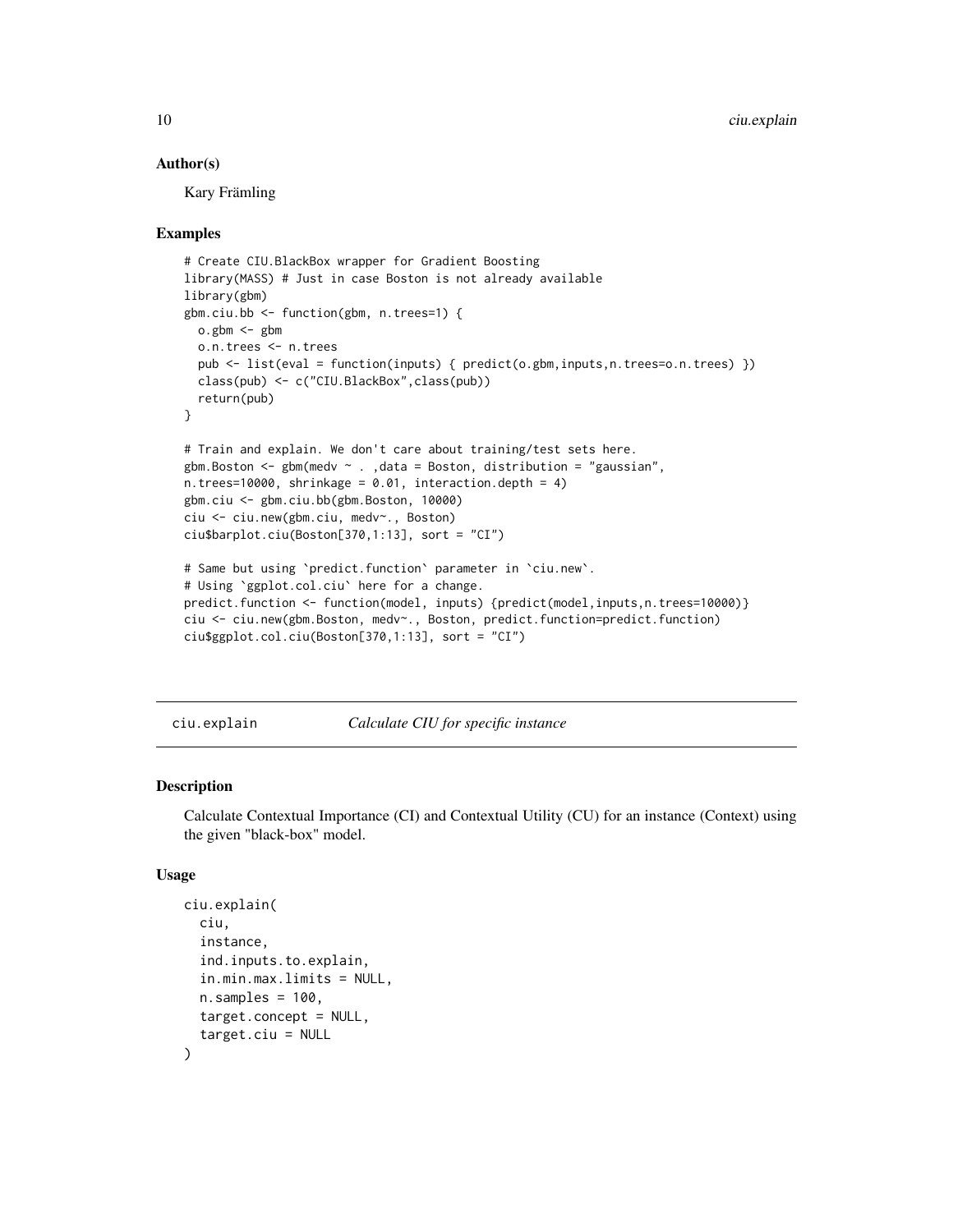## <span id="page-10-0"></span>Arguments

| ciu                   | ciu object as created with ciu function (not to be confused with CIU object as<br>created by ciu.new).                                                                                                                                                                                                                                                                                                                                                                                                       |
|-----------------------|--------------------------------------------------------------------------------------------------------------------------------------------------------------------------------------------------------------------------------------------------------------------------------------------------------------------------------------------------------------------------------------------------------------------------------------------------------------------------------------------------------------|
| instance              | Input values for the instance to explain. Should be a data frame even though a<br>vector or matrix might work too if input names and other needed metadata can<br>be deduced from the dataset or other parameters given to ciu.new.                                                                                                                                                                                                                                                                          |
| ind.inputs.to.explain |                                                                                                                                                                                                                                                                                                                                                                                                                                                                                                              |
|                       | vector of indices for the inputs to be explained, i.e. for which CIU should be<br>calculated. If NULL, then all inputs will be included.                                                                                                                                                                                                                                                                                                                                                                     |
| in.min.max.limits     |                                                                                                                                                                                                                                                                                                                                                                                                                                                                                                              |
|                       | data.frame or matrix with one row per output and two columns, where the first<br>column indicates the minimal value and the second column the maximal value<br>for that output. ONLY NEEDED HERE IF not given as parameter to ciu.new or<br>if the limits are different for this specific instance than the default ones.                                                                                                                                                                                    |
| n.samples             | How many instances to generate for estimating CI and CU. For inputs of type<br>factor, all possible combinations of input values are generated, so this parame-<br>ter only influences how many instances are (at least) generated for continuous-<br>valued inputs.                                                                                                                                                                                                                                         |
|                       | target.concept If provided, then calculate CIU of inputs ind.inputs.to.explain relative to<br>the given concept rather than relative to the actual output(s). ind. inputs. to. explain<br>should normally be a subset (or all) of the inputs that target. concept consists<br>of, even though that not required by the CIU calculation. If a target.ciu is pro-<br>vided, then the target. concept doesn't have to be included in the vocabulary<br>gives as parameter to ciu.new (at least for the moment). |
| target.ciu            | ciu. result object previously calculated for target. concept. If a target. concept<br>is provided but target.ciu=NULL, then target.ciu is estimated by a call to<br>ciu.explain with the n. samples value given as a parameter to this call. It may<br>be useful to provide target. ciu if it should be estimated using some other (typ-<br>ically greater) value for n. samples than the default one, or if it has already been<br>calculated for some reason.                                              |

## Value

ciu.result object.

## Author(s)

Kary Främling

ciu.ggplot.col *CIU feature importance/utility plot using ggplot.*

## Description

Create a barplot showing CI as the length of the bar and CU on color scale from red to green, via yellow, for the given inputs and the given output.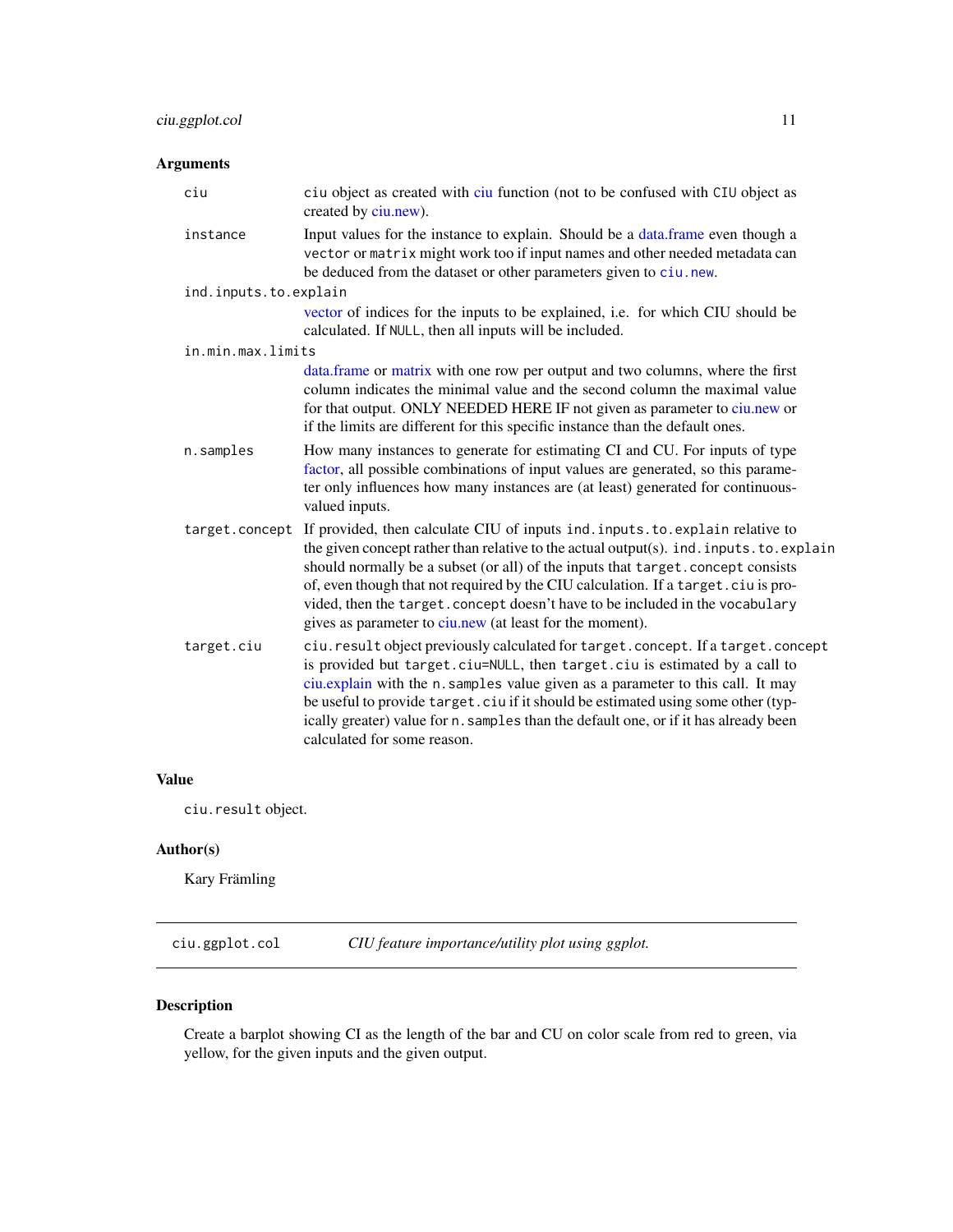## Usage

```
ciu.ggplot.col(
  ciu,
  instance = NULL,
  ind.inputs = NULL,
 output.names = NULL,
  in.min.max.limits = NULL,
 n.samples = 100,neutral.CU = 0.5,show.input.values = TRUE,
  concepts.to.explain = NULL,
  target.concept = NULL,
  target.ciu = NULL,
 ciu.meta = NULL,
  low.color = "red",
 mid.color = "yellow",
 high.color = "darkgreen",
 use.influence = FALSE,
  influence.minmax = c(-1, 1),sort = NULL,decreasing = FALSE,
 main = NULL
)
```

| ciu               | ciu object as created with ciu function (not to be confused with CIU object as<br>created by ciu.new).                                                                                                                                                                                                                     |
|-------------------|----------------------------------------------------------------------------------------------------------------------------------------------------------------------------------------------------------------------------------------------------------------------------------------------------------------------------|
| instance          | Input values for the instance to explain. Should be a data frame even though a<br>vector or matrix might work too if input names and other needed metadata can<br>be deduced from the dataset or other parameters given to ciu.new.                                                                                        |
| ind.inputs        | Indices of input features to explain (the set i in CIU formulae)                                                                                                                                                                                                                                                           |
| output.names      | Vector with names of outputs to include. If NULL (default), then include all.                                                                                                                                                                                                                                              |
| in.min.max.limits |                                                                                                                                                                                                                                                                                                                            |
|                   | data. frame or matrix with one row per output and two columns, where the first<br>column indicates the minimal value and the second column the maximal value<br>for that output. ONLY NEEDED HERE IF not given as parameter to ciu.new or<br>if the limits are different for this specific instance than the default ones. |
| n.samples         | How many instances to generate for estimating CI and CU. For inputs of type<br>factor, all possible combinations of input values are generated, so this parame-<br>ter only influences how many instances are (at least) generated for continuous-<br>valued inputs.                                                       |
| neutral.CU        | Indicates when the Contextual Utility is considered to be "negative". The default<br>value of 0.5 seems quite logical for most cases.                                                                                                                                                                                      |
| show.input.values |                                                                                                                                                                                                                                                                                                                            |
|                   | Include input values after input labels or not. Default is TRUE.                                                                                                                                                                                                                                                           |

<span id="page-11-0"></span>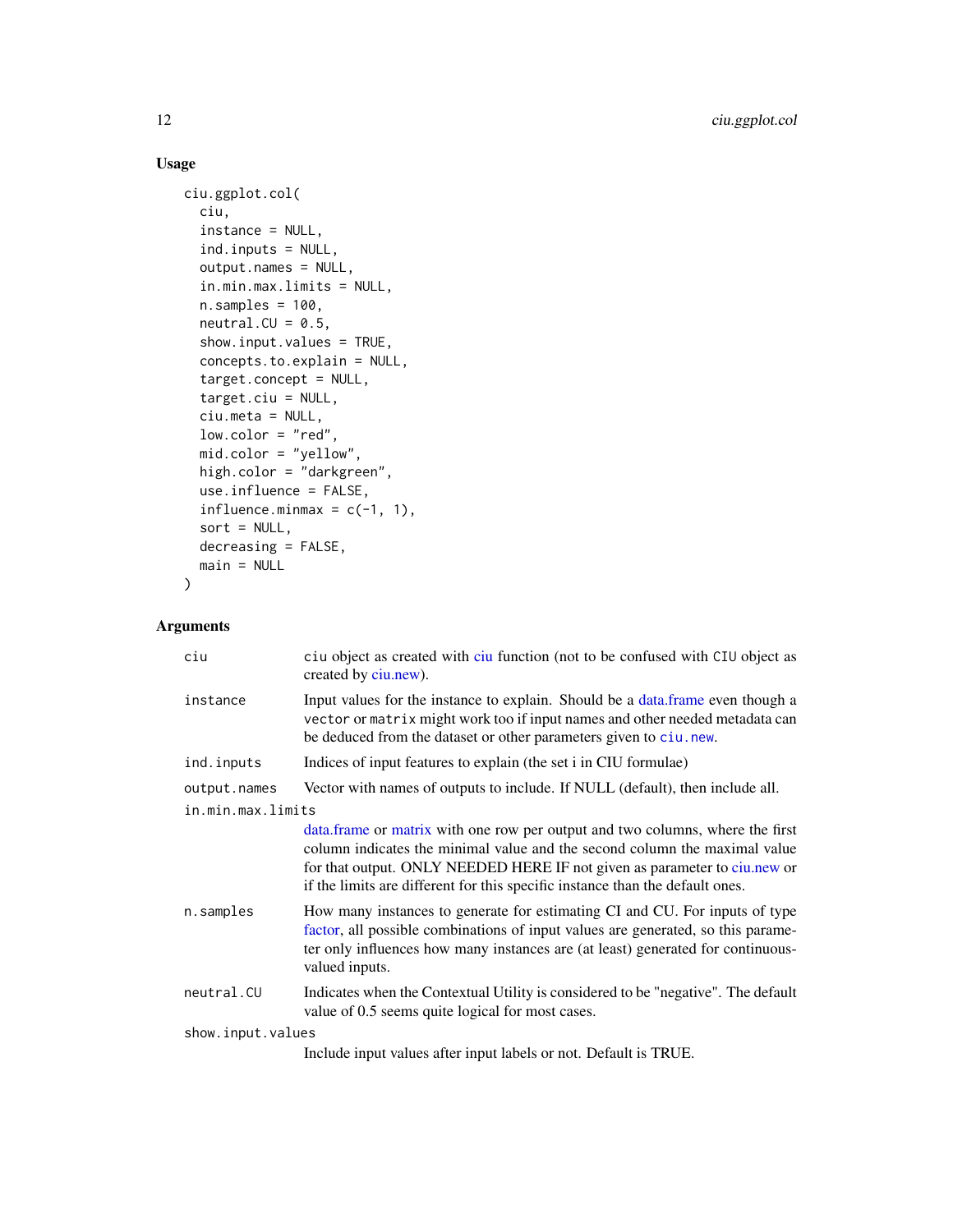<span id="page-12-0"></span>concepts.to.explain List of input feature concepts to explain, as defined by vocabulary provided as argument to [ciu.new.](#page-16-1) If ind. inputs=NULL, then use concepts.to.explain instead. If both are NULL, then use all inputs. target.concept If provided, then calculate CIU of inputs ind.inputs.to.explain relative to the given concept rather than relative to the actual output(s). ind.inputs.to.explain should normally be a subset (or all) of the inputs that target.concept consists of, even though that not required by the CIU calculation. If a target.ciu is provided, then the target.concept doesn't have to be included in the vocabulary gives as parameter to [ciu.new](#page-16-1) (at least for the moment). target.ciu ciu.result object previously calculated for target.concept. If a target.concept is provided but target.ciu=NULL, then target.ciu is estimated by a call to [ciu.explain](#page-9-1) with the n.samples value given as a parameter to this call. It may be useful to provide target.ciu if it should be estimated using some other (typically greater) value for n.samples than the default one, or if it has already been calculated for some reason. ciu.meta If given, then use existing ciu.meta.result rather than calling [ciu.meta.explain.](#page-13-1) low.color Colour to use for CU=0 mid.color Colour to use for CU=Neutral.CU high.color Colour to use for CU=1 use.influence Plot using "influence" rather than CIU, i.e. a LIME-like barplot. Default is FALSE. influence.minmax Range to use for influence values. sort NULL, "CI" or "CU". decreasing Set to TRUE for decreasing sort. main Text to use as main title.

## Value

ggplot object.

#### Author(s)

Kary Främling

ciu.list.to.frame *ciu.list.to.frame*

## **Description**

Convert [list](#page-0-0) of ciu.result objects into corresponding [data.frame](#page-0-0) for given output.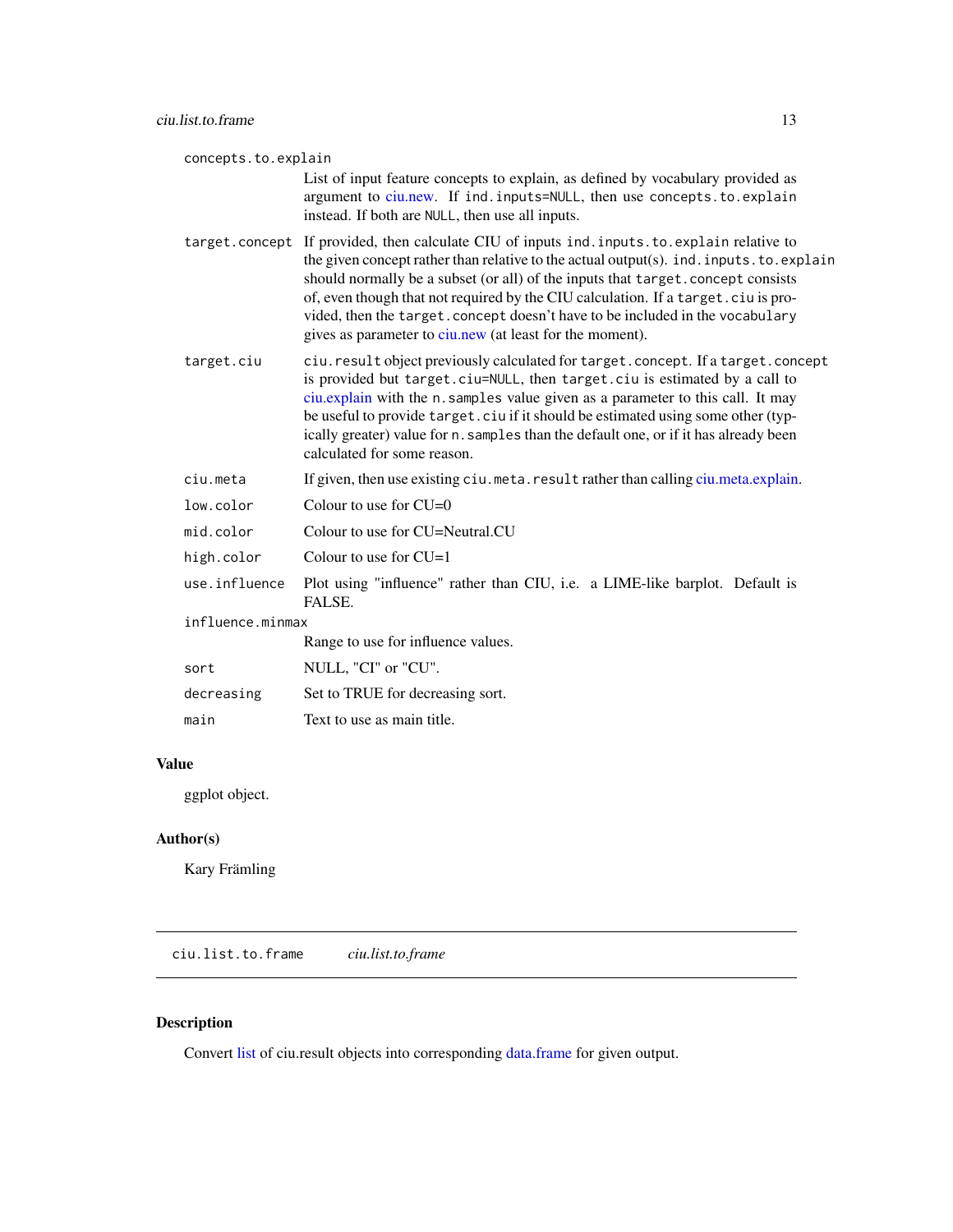## <span id="page-13-0"></span>Usage

ciu.list.to.frame(ciu.list, out.ind = 1)

## Arguments

| ciu.list | list of ciu.result objects. |
|----------|-----------------------------|
| out.ind  | Index of output to extract. |

## Value

[data.frame](#page-0-0) with same columns as ciu.result object but with one row per input feature.

## Author(s)

Kary Främling

<span id="page-13-1"></span>ciu.meta.explain *ciu.meta.explain*

## Description

ciu.meta.explain

## Usage

```
ciu.meta.explain(
  ciu,
  instance,
  ind.inputs = NULL,
  in.min.max.limits = NULL,
  n.samples = 100,concepts.to.explain = NULL,
  target.concept = NULL,
  target.ciu = NULL
)
```

| ciu        | ciu object as created with ciu function (not to be confused with CIU object as<br>created by ciu.new).                                                                                                                               |
|------------|--------------------------------------------------------------------------------------------------------------------------------------------------------------------------------------------------------------------------------------|
| instance   | Input values for the instance to explain. Should be a data frame even though a<br>vector or matrix might work too if input names and other needed metadata can<br>be deduced from the dataset or other parameters given to ciu, new. |
| ind.inputs | Indices of input features to explain (the set i in CIU formulae)                                                                                                                                                                     |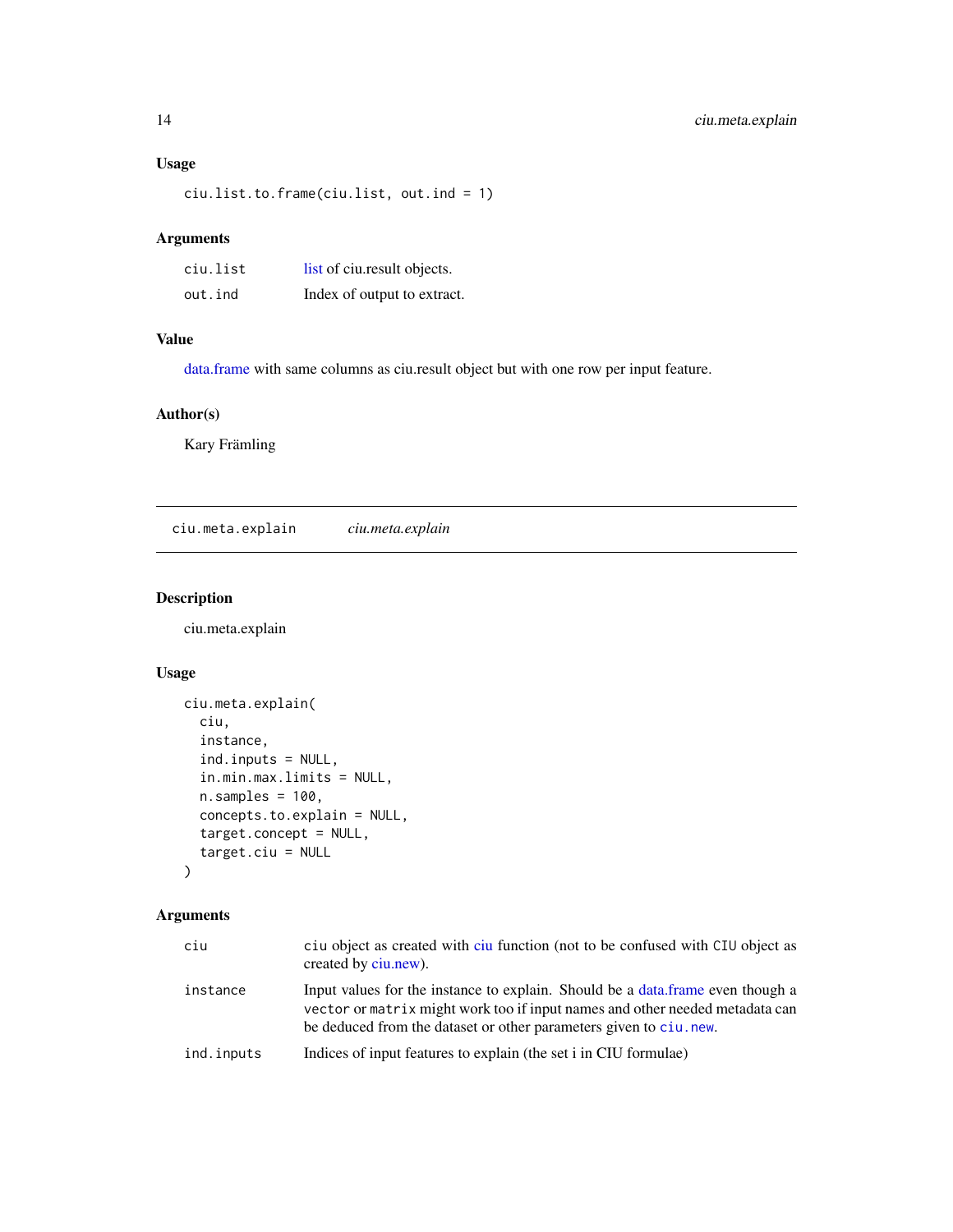<span id="page-14-0"></span>

|  | in.min.max.limits |  |
|--|-------------------|--|
|  |                   |  |

[data.frame](#page-0-0) or [matrix](#page-0-0) with one row per output and two columns, where the first column indicates the minimal value and the second column the maximal value for that output. ONLY NEEDED HERE IF not given as parameter to [ciu.new](#page-16-1) or if the limits are different for this specific instance than the default ones.

n.samples How many instances to generate for estimating CI and CU. For inputs of type [factor,](#page-0-0) all possible combinations of input values are generated, so this parameter only influences how many instances are (at least) generated for continuousvalued inputs.

```
concepts.to.explain
```
List of input feature concepts to explain, as defined by vocabulary provided as argument to [ciu.new.](#page-16-1) If ind. inputs=NULL, then use concepts.to.explain instead. If both are NULL, then use all inputs.

- target.concept If provided, then calculate CIU of inputs ind.inputs.to.explain relative to the given concept rather than relative to the actual output(s). ind.inputs.to.explain should normally be a subset (or all) of the inputs that target.concept consists of, even though that not required by the CIU calculation. If a target.ciu is provided, then the target.concept doesn't have to be included in the vocabulary gives as parameter to [ciu.new](#page-16-1) (at least for the moment).
- target.ciu ciu.result object previously calculated for target.concept. If a target.concept is provided but target.ciu=NULL, then target.ciu is estimated by a call to [ciu.explain](#page-9-1) with the n.samples value given as a parameter to this call. It may be useful to provide target.ciu if it should be estimated using some other (typically greater) value for n.samples than the default one, or if it has already been calculated for some reason.

## Value

An object of class ciu.meta.result.

#### Author(s)

Kary Främling

#### Examples

```
# Explaining the classification of an Iris instance with lda model.
# We use a versicolor (instance 100).
library(MASS)
test.ind <-100iris_test <- iris[test.ind, 1:4]
iris_train <- iris[-test.ind, 1:4]
iris_lab <- iris[[5]][-test.ind]
model <- lda(iris_train, iris_lab)
# Create CIU object
ciu <- ciu.new(model, Species~., iris)
# Get ciu.meta.result. This can either be 'ciu$meta.explain(...)'
```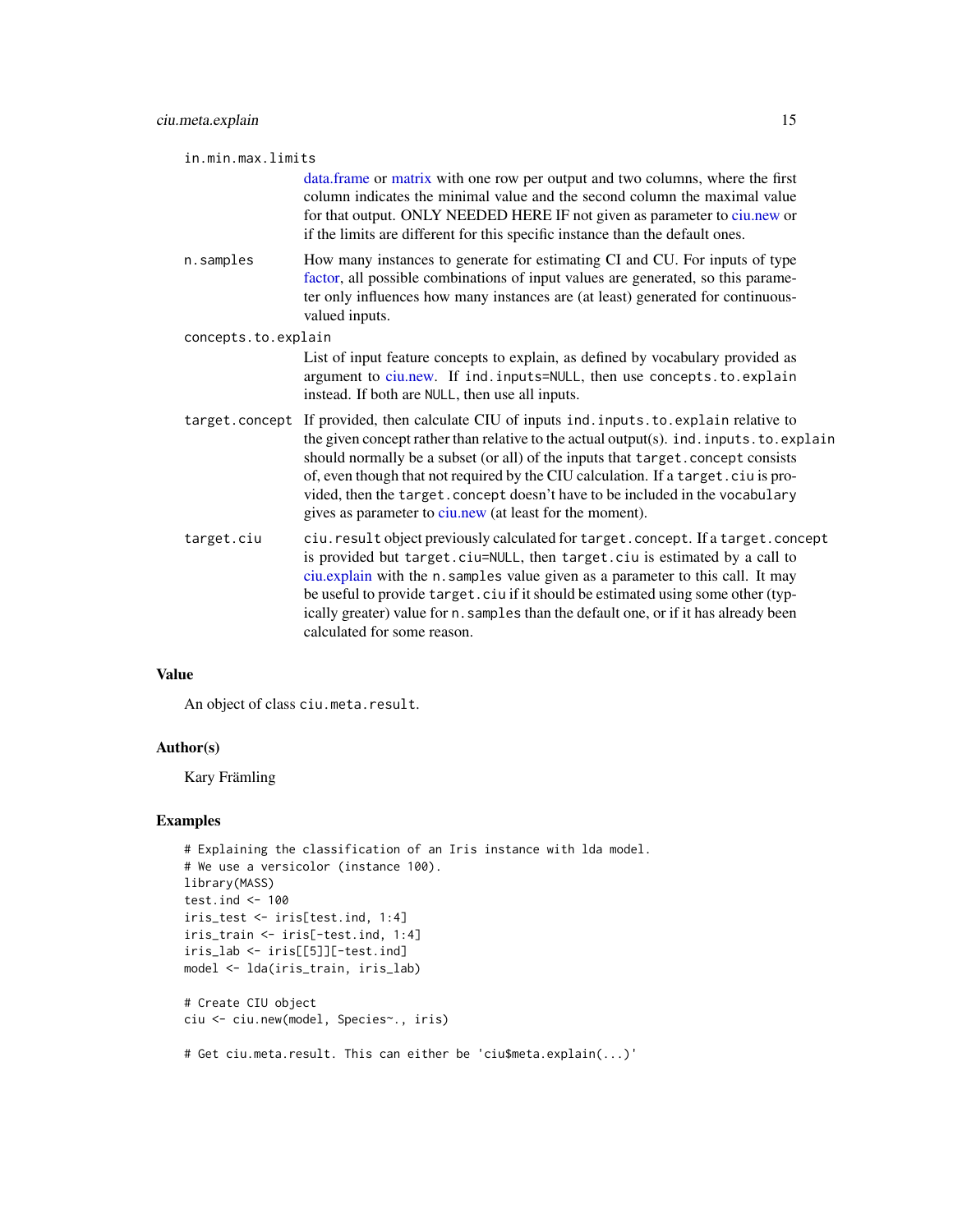```
# or 'ciu.meta.explain(ciu, ...)'
ciu.meta <- ciu$meta.explain(iris_test)
# Use same result for different visualisations.
ciu$ggplot.col.ciu(ciu.meta = ciu.meta)
ciu$barplot.ciu(ind.output = 2, ciu.meta = ciu.meta)
ciu$pie.ciu(ind.output = 2, ciu.meta = ciu.meta)
# Same with Boston Housing data set.
library(caret)
gbm <- train(medv ~ ., Boston, method="gbm", trControl=trainControl(method="cv", number=10))
ciu <- ciu.new(gbm, medv~., Boston)
instance <- Boston[370,1:13]
ciu.meta <- ciu$meta.explain(instance)
ciu$barplot.ciu(ciu.meta = ciu.meta, sort = "CI")
ciu$pie.ciu(ciu.meta = ciu.meta)
ciu$ggplot.col.ciu(ciu.meta = ciu.meta)
```
ciu.meta.result.new *CIU meta-result object*

#### Description

Create object of class ciu.meta.result, which stores results of CIU calculations together with their "meta-data". The [ciu.meta.explain\(\)](#page-13-1) method returns a ciu.meta.result object.

#### Usage

```
ciu.meta.result.new(
  ciu,
  instance,
  ciuvals,
  ind.inputs = NULL,
  inp.names = NULL,
  in.min.max.limits = NULL,
  n.samples = NULL,
  target.concept = NULL,
  target.ciu = NULL
\lambda
```

| ciu      | ciu object as created with ciu function (not to be confused with CIU object as<br>created by ciu.new).                                                         |
|----------|----------------------------------------------------------------------------------------------------------------------------------------------------------------|
| instance | Input values for the instance to explain. Should be a data frame even though a<br>vector or matrix might work too if input names and other needed metadata can |
|          | be deduced from the dataset or other parameters given to ciu, new.                                                                                             |

<span id="page-15-0"></span>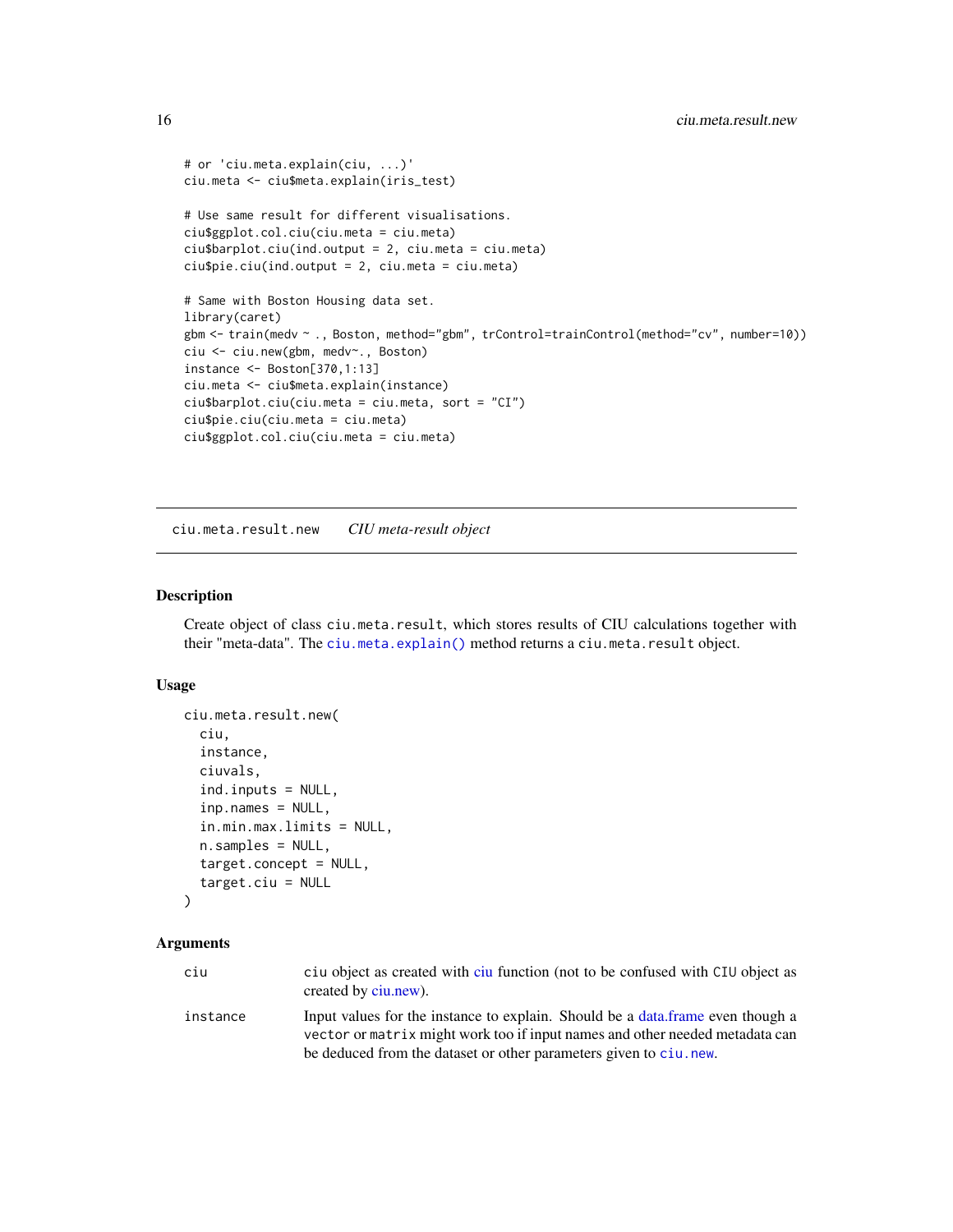#### <span id="page-16-0"></span>ciu.new 17

| ciuvals           | List of ciu. result objects, one per input feature.                                                                                                                                                                                                                                                                                                                                                                                                                                                          |
|-------------------|--------------------------------------------------------------------------------------------------------------------------------------------------------------------------------------------------------------------------------------------------------------------------------------------------------------------------------------------------------------------------------------------------------------------------------------------------------------------------------------------------------------|
| ind.inputs        | Indices of input features to explain (the set i in CIU formulae)                                                                                                                                                                                                                                                                                                                                                                                                                                             |
| inp.names         | Names of the input features.                                                                                                                                                                                                                                                                                                                                                                                                                                                                                 |
| in.min.max.limits |                                                                                                                                                                                                                                                                                                                                                                                                                                                                                                              |
|                   | data.frame or matrix with one row per output and two columns, where the first<br>column indicates the minimal value and the second column the maximal value<br>for that output. ONLY NEEDED HERE IF not given as parameter to ciu.new or<br>if the limits are different for this specific instance than the default ones.                                                                                                                                                                                    |
| n.samples         | How many instances to generate for estimating CI and CU. For inputs of type<br>factor, all possible combinations of input values are generated, so this parame-<br>ter only influences how many instances are (at least) generated for continuous-<br>valued inputs.                                                                                                                                                                                                                                         |
|                   | target.concept If provided, then calculate CIU of inputs ind.inputs.to.explain relative to<br>the given concept rather than relative to the actual output(s). ind. inputs. to. explain<br>should normally be a subset (or all) of the inputs that target. concept consists<br>of, even though that not required by the CIU calculation. If a target.ciu is pro-<br>vided, then the target. concept doesn't have to be included in the vocabulary<br>gives as parameter to ciu.new (at least for the moment). |
| target.ciu        | ciu. result object previously calculated for target. concept. If a target. concept<br>is provided but target.ciu=NULL, then target.ciu is estimated by a call to<br>ciu.explain with the n. samples value given as a parameter to this call. It may<br>be useful to provide target. ciu if it should be estimated using some other (typ-<br>ically greater) value for n. samples than the default one, or if it has already been<br>calculated for some reason.                                              |

## Value

An object of class ciu.meta.result, which is a [list](#page-0-0) with same elements as the given parameters.

## Author(s)

Kary Främling

<span id="page-16-1"></span>ciu.new *Create CIU object*

## Description

Sets up a CIU object with the given parameters. CIU objects have "public" and "private" methods. A CIU object is actually a [list](#page-0-0) whose elements are the public functions (methods).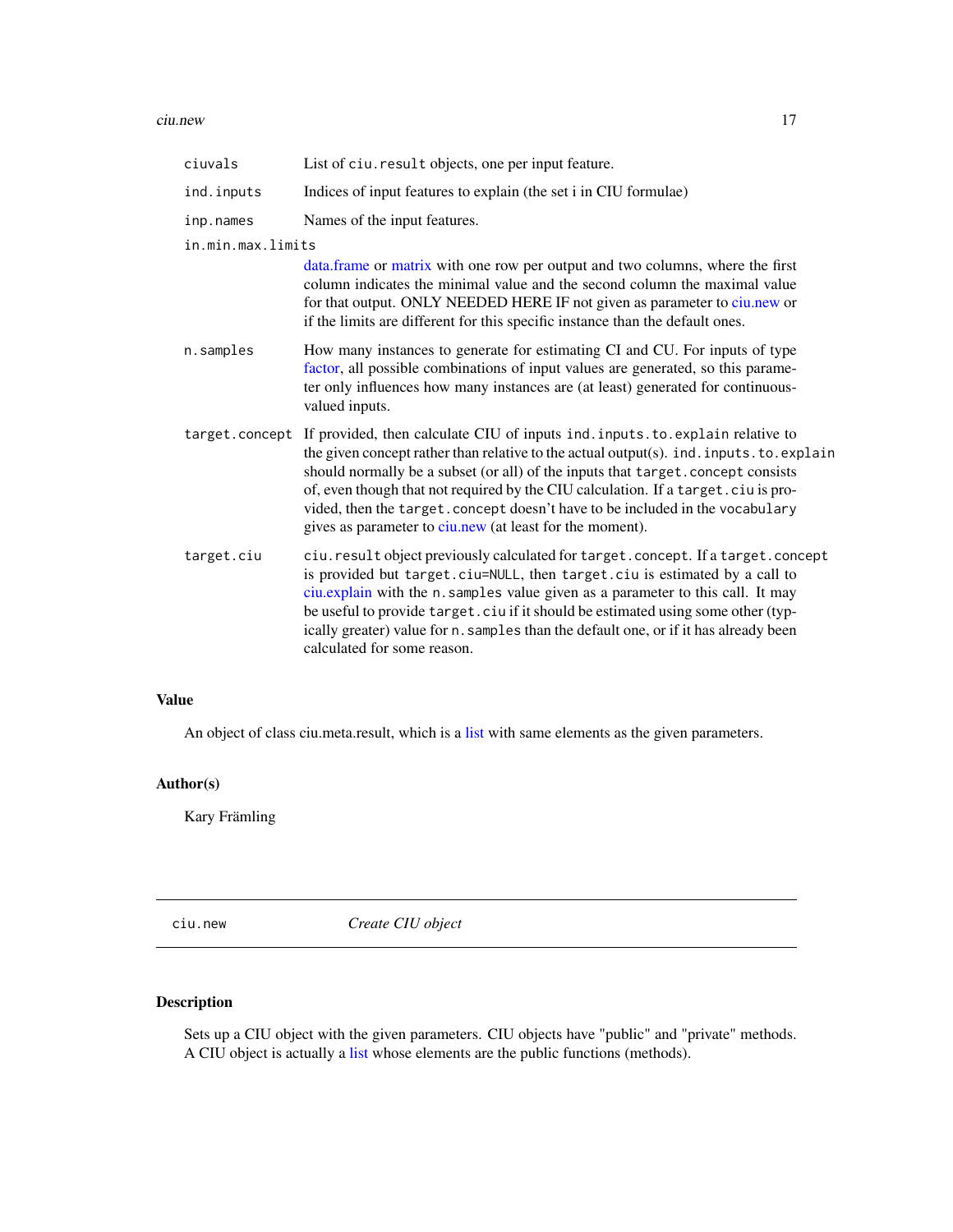18 ciu.new

## Usage

```
ciu.new(
  bb,
  formula = NULL,
  data = NULL,in.min.max.limits = NULL,
  abs.min.max = NULL,
  input.names = NULL,
  output.names = NULL,
  predict.function = NULL,
  vocabulary = NULL
\mathcal{L}
```

| bb                | Model/"black-box" object. At least all caret models, the 1da model from<br>MASS, and the 1m model are supported. Otherwise, the prediction function<br>to be used can be gives as value of the predict. function parameter. A more<br>powerful way is to inherit from FunctionApproximator class and implement an<br>"eval" method.         |
|-------------------|---------------------------------------------------------------------------------------------------------------------------------------------------------------------------------------------------------------------------------------------------------------------------------------------------------------------------------------------|
| formula           | Formula that describes input versus output values. Only to be used together with<br>data parameter.                                                                                                                                                                                                                                         |
| data              | The training data used for training the model. If this parameter is provided, a<br>formula MUST be given also. ciu. new attempts to infer the other parameters<br>from data and formula. i.e. in.min.max.limits, abs.min.max, input.names<br>and output.names. If those parameters are provided, then they override the in-<br>ferred ones. |
| in.min.max.limits |                                                                                                                                                                                                                                                                                                                                             |
|                   | matrix with one row per output and two columns, where the first column in-<br>dicates the minimal value and the second column the maximal value for that<br>input.                                                                                                                                                                          |
| abs.min.max       | data.frame or matrix of min-max values of outputs, one row per output, two<br>columns (min, max).                                                                                                                                                                                                                                           |
| input.names       | labels of inputs.                                                                                                                                                                                                                                                                                                                           |
| output.names      | labels of outputs.                                                                                                                                                                                                                                                                                                                          |
| predict.function  |                                                                                                                                                                                                                                                                                                                                             |
|                   | can be supplied if a model that is not supported by ciu should be used. As an<br>example, this is the function for Ida:                                                                                                                                                                                                                     |
|                   | o.predict.function <- function(model, inputs) {<br>pred <- predict(model, inputs)<br>return(pred\$posterior)                                                                                                                                                                                                                                |
|                   | }                                                                                                                                                                                                                                                                                                                                           |
| vocabulary        | list of labels/concepts to be used when producing explanations and what combi-<br>nation of inputs they correspond to. Example of two intermediate concepts and a<br>higher-level one that combines them: $list(intermediate.concept1=c(1,2,3), intermediate.conce$                                                                         |

<span id="page-17-0"></span>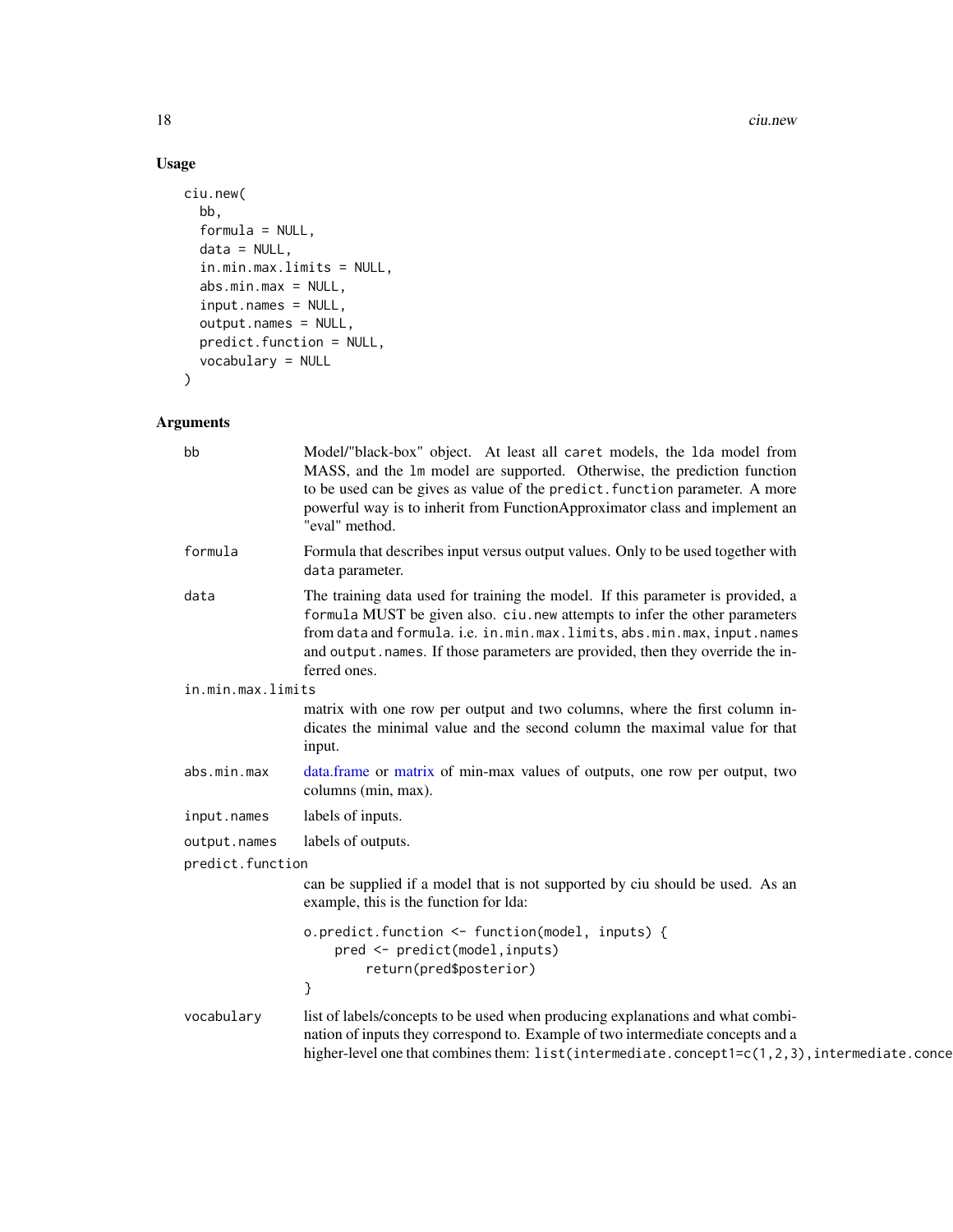#### <span id="page-18-0"></span>ciu.new 19

## Details

CIU is implemented in an object-oriented manner, where a CIU object is a [list](#page-0-0) whose methods are made visible as elements of the list. The general way for using CIU objects is to first get a CIU object by calling [ciu.new](#page-16-1) as e.g. ciu  $\le$ -ciu.new $(\ldots)$ , then call ciu.res  $\le$ -ciu\$ $\le$ method $\ge$  $(\ldots)$ . The methods that can be used in  $\leq$ method $\geq$  are:

- [explain](#page-29-1)
- meta.explain, see [ciu.meta.explain](#page-13-1) (but omit first parameter ciu).
- [barplot.ciu](#page-2-1)
- [ggplot.col.ciu](#page-30-1)
- [pie.ciu](#page-32-1)
- [plot.ciu](#page-33-1)
- [plot.ciu.3D](#page-34-1)
- textual, see [ciu.textual](#page-25-1) (but omit first parameter ciu).

*"Usage" section is here in "Details" section because Roxygen etc. don't support documentation of functions within functions.*

## Value

Object of class CIU.

ciu object

#### Author(s)

Kary Främling Create ciu object from this CIU object.

#### References

Främling, K. *Contextual Importance and Utility in R: the 'ciu' Package.* In: Proceedings of 1st Workshop on Explainable Agency in Artificial Intelligence, at 35th AAAI Conference on Artificial Intelligence. Virtual, Online. February 8-9, 2021. pp. 110-114. [https://www.researchgate.](https://www.researchgate.net/publication/349521362_Contextual_Importance_and_Utility_in_R_the_%27ciu%27_Package) [net/publication/349521362\\_Contextual\\_Importance\\_and\\_Utility\\_in\\_R\\_the\\_%27ciu%27\\_Package](https://www.researchgate.net/publication/349521362_Contextual_Importance_and_Utility_in_R_the_%27ciu%27_Package).

Främling, K. *Explainable AI without Interpretable Model*. 2020, [https://arxiv.org/abs/2009.](https://arxiv.org/abs/2009.13996) [13996](https://arxiv.org/abs/2009.13996).

Främling, K. *Decision Theory Meets Explainable AI*. 2020, <doi.org/10.1007/978-3-030-51924-  $7\,4$ .

Främling, K. *Modélisation et apprentissage des préférences par réseaux de neurones pour l'aide à la décision multicritère*. 1996, <https://tel.archives-ouvertes.fr/tel-00825854/document> (title translation in English: *Learning and Explaining Preferences with Neural Networks for Multiple Criteria Decision Making*)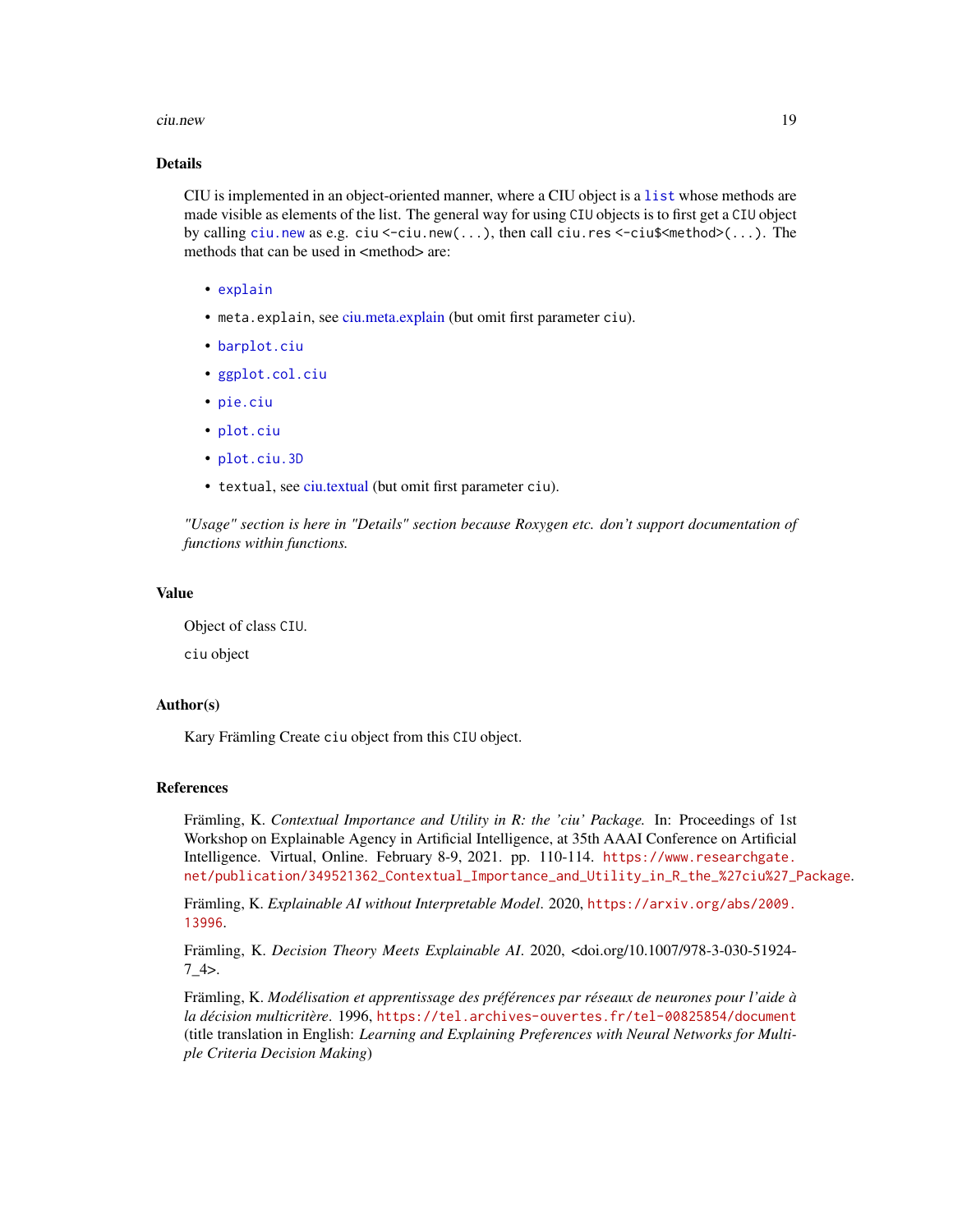#### Examples

```
# Explaining the classification of an Iris instance with lda model.
# We use a versicolor (instance 100).
library(MASS)
test.ind \leq -100iris_test <- iris[test.ind, 1:4]
iris_train <- iris[-test.ind, 1:4]
iris_lab <- iris[[5]][-test.ind]
model <- lda(iris_train, iris_lab)
# Create CIU object
ciu <- ciu.new(model, Species~., iris)
# This can be used with explain method for getting CIU values
# of one or several inputs. Here we get CIU for all three outputs
# with input feature "Petal.Length" that happens to be the most important.
ciu$explain(iris_test, 1)
# It is, however, more convenient to use one of the graphical visualisations.
# Here's one using ggplot.
ciu$ggplot.col.ciu(iris_test)
# LDA creates very sharp class limits, which can also be seen in the CIU
# explanation. We can study what the underlying model looks like using
# plot.ciu and plot.ciu.3D methods. Here is a 3D plot for all three classes
# as a function of Petal Length&Width. Iris #100 (shown as the red dot)
# is on the ridge of the "versicolor" class, which is quite narrow for
# Petal Length&Width.
ciu$plot.ciu.3D(iris_test,c(3,4),1,main=levels(iris$Species)[1],)
ciu$plot.ciu.3D(iris_test,c(3,4),2,main=levels(iris$Species)[2])
ciu$plot.ciu.3D(iris_test,c(3,4),3,main=levels(iris$Species)[3])
# Same thing with a regression task, the Boston Housing data set. Instance
# #370 has the highest valuation (50k$). Model is gbm, which performs
# decently here. Plotting with "standard" bar plot this time.
# Use something like "par(mai=c(0.8,1.2,0.4,0.2))" for seeing Y-axis labels.
library(caret)
gbm <- train(medv ~ ., Boston, method="gbm", trControl=trainControl(method="cv", number=10))
ciu <- ciu.new(gbm, medv~., Boston)
ciu$barplot.ciu(Boston[370,1:13])
# Same but sort by CI.
ciu$barplot.ciu(Boston[370,1:13], sort = "CI")
# The two other possible plots
ciu$ggplot.col(Boston[370,1:13])
ciu$pie.ciu(Boston[370,1:13])
# Method "plot" for studying the black-box behavior and CIU one input at a time.
```
ciu\$plot.ciu(Boston[370,1:13],13)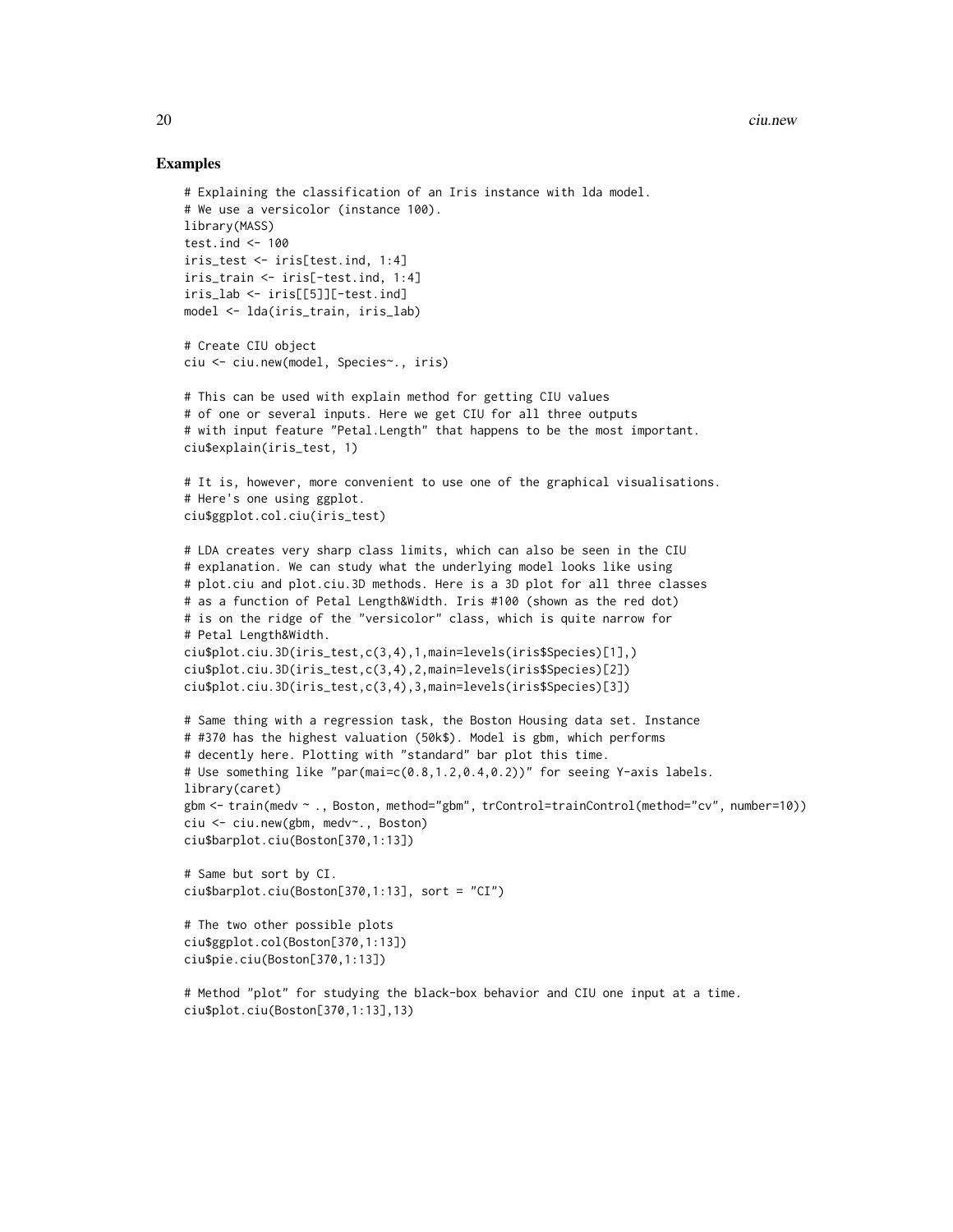<span id="page-20-0"></span>ciu.pie *ciu.pie*

## Description

Create a pie chart showing CI as the area of slice and CU on color scale from red to green, via yellow, for the given inputs and the given output.

#### Usage

```
ciu.pie(
  ciu,
  instance,
  ind.inputs = NULL,
  ind.output = 1,
  in.min.max.limits = NULL,
  n.samples = 100,neutral.CU = 0.5,
  show.input.values = TRUE,
  concepts.to.explain = NULL,
  target.concept = NULL,
  target.ciu = NULL,
  ciu.meta = NULL,
  color.ramp.below.neutral = NULL,
  color.ramp.above.neutral = NULL,
  sort = NULL,decreasing = FALSE,
  main = NULL,...
)
```

| ciu               | ciu object as created with ciu function (not to be confused with CIU object as<br>created by ciu.new).                                                                                                                                                                                                                     |
|-------------------|----------------------------------------------------------------------------------------------------------------------------------------------------------------------------------------------------------------------------------------------------------------------------------------------------------------------------|
| instance          | Input values for the instance to explain. Should be a data frame even though a<br>vector or matrix might work too if input names and other needed metadata can<br>be deduced from the dataset or other parameters given to ciu.new.                                                                                        |
| ind.inputs        | vector of indices for the inputs to be included in the plot. If NULL then all<br>inputs will be included.                                                                                                                                                                                                                  |
| ind.output        | Index of output to be explained.                                                                                                                                                                                                                                                                                           |
| in.min.max.limits |                                                                                                                                                                                                                                                                                                                            |
|                   | data. frame or matrix with one row per output and two columns, where the first<br>column indicates the minimal value and the second column the maximal value<br>for that output. ONLY NEEDED HERE IF not given as parameter to ciu.new or<br>if the limits are different for this specific instance than the default ones. |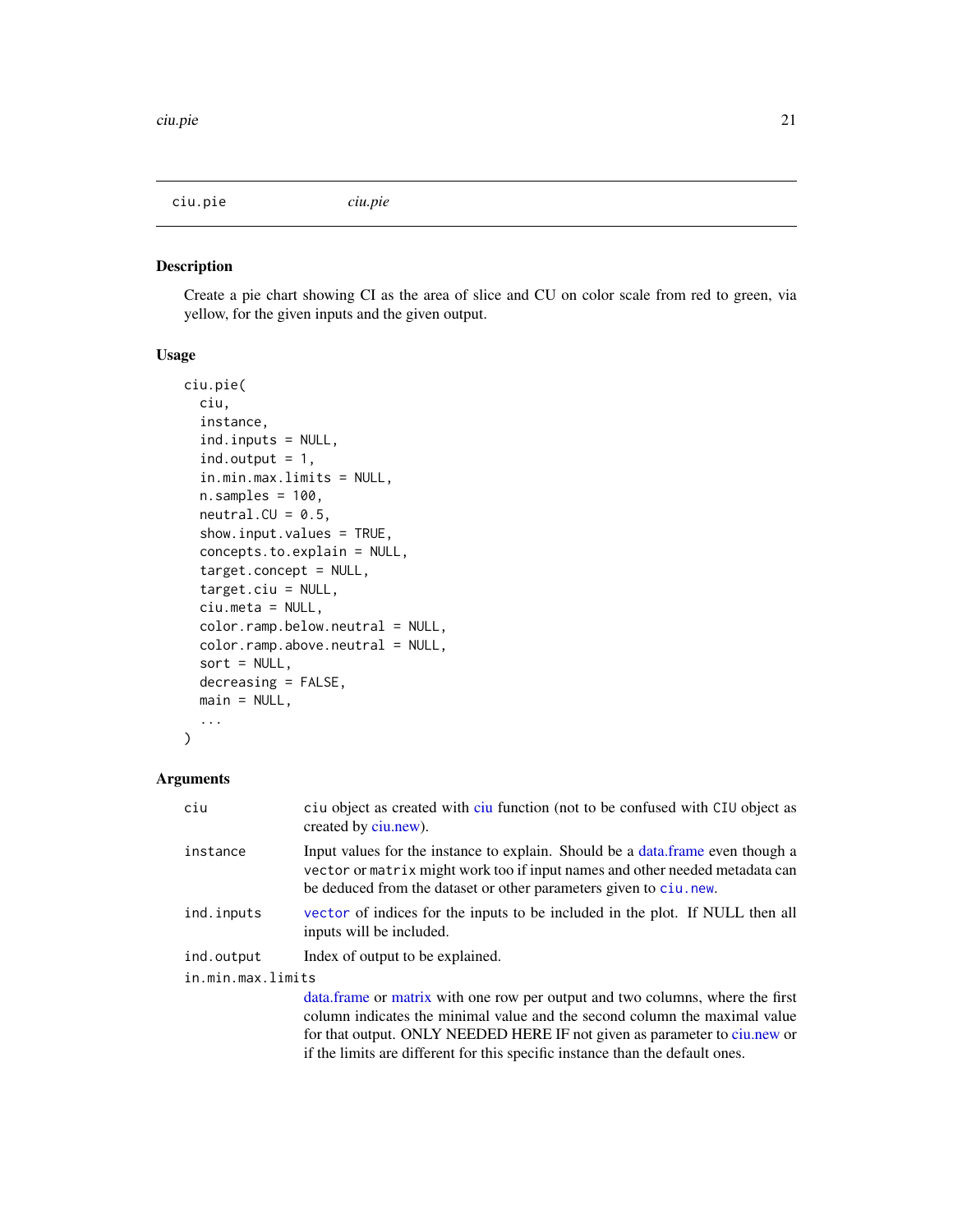<span id="page-21-0"></span>

| n.samples                | How many instances to generate for estimating CI and CU. For inputs of type<br>factor, all possible combinations of input values are generated, so this parame-<br>ter only influences how many instances are (at least) generated for continuous-<br>valued inputs.                                                                                                                                                                                                                                         |
|--------------------------|--------------------------------------------------------------------------------------------------------------------------------------------------------------------------------------------------------------------------------------------------------------------------------------------------------------------------------------------------------------------------------------------------------------------------------------------------------------------------------------------------------------|
| neutral.CU               | Indicates when the Contextual Utility is considered to be "negative". The default<br>value of 0.5 seems quite logical for most cases.                                                                                                                                                                                                                                                                                                                                                                        |
| show.input.values        |                                                                                                                                                                                                                                                                                                                                                                                                                                                                                                              |
|                          | Include input values after input labels or not. Default is TRUE.                                                                                                                                                                                                                                                                                                                                                                                                                                             |
| concepts.to.explain      |                                                                                                                                                                                                                                                                                                                                                                                                                                                                                                              |
|                          | List of concepts to use in the plot, as defined by vocabulary provided as argument<br>to ciu.new. If ind. inputs=NULL, then use concepts. to. explain instead. If<br>both are NULL, then use all inputs.                                                                                                                                                                                                                                                                                                     |
|                          | target.concept If provided, then calculate CIU of inputs ind.inputs.to.explain relative to<br>the given concept rather than relative to the actual output(s). ind. inputs. to. explain<br>should normally be a subset (or all) of the inputs that target. concept consists<br>of, even though that not required by the CIU calculation. If a target.ciu is pro-<br>vided, then the target. concept doesn't have to be included in the vocabulary<br>gives as parameter to ciu.new (at least for the moment). |
| target.ciu               | ciu. result object previously calculated for target. concept. If a target. concept<br>is provided but target.ciu=NULL, then target.ciu is estimated by a call to<br>ciu.explain with the n. samples value given as a parameter to this call. It may<br>be useful to provide target. ciu if it should be estimated using some other (typ-<br>ically greater) value for n. samples than the default one, or if it has already been<br>calculated for some reason.                                              |
| ciu.meta                 | If given, then use existing ciu. meta. result rather than calling ciu.meta.explain.                                                                                                                                                                                                                                                                                                                                                                                                                          |
| color.ramp.below.neutral |                                                                                                                                                                                                                                                                                                                                                                                                                                                                                                              |
|                          | Color ramp function as returned by function colorRamp(). Default color ramp<br>is from red3 to yellow.                                                                                                                                                                                                                                                                                                                                                                                                       |
| color.ramp.above.neutral |                                                                                                                                                                                                                                                                                                                                                                                                                                                                                                              |
|                          | Color ramp function as returned by function colorRamp(). Default colorramp<br>is from yellow to darkgreen.                                                                                                                                                                                                                                                                                                                                                                                                   |
| sort                     | NULL, "CI" or "CU".                                                                                                                                                                                                                                                                                                                                                                                                                                                                                          |
| decreasing               | Set to TRUE for decreasing sort.                                                                                                                                                                                                                                                                                                                                                                                                                                                                             |
| main                     | Text to use as main title.                                                                                                                                                                                                                                                                                                                                                                                                                                                                                   |
| .                        | See base::plot.                                                                                                                                                                                                                                                                                                                                                                                                                                                                                              |
|                          |                                                                                                                                                                                                                                                                                                                                                                                                                                                                                                              |

## Value

"void", i.e. whatever happens to be result of last instruction.

## Author(s)

Kary Främling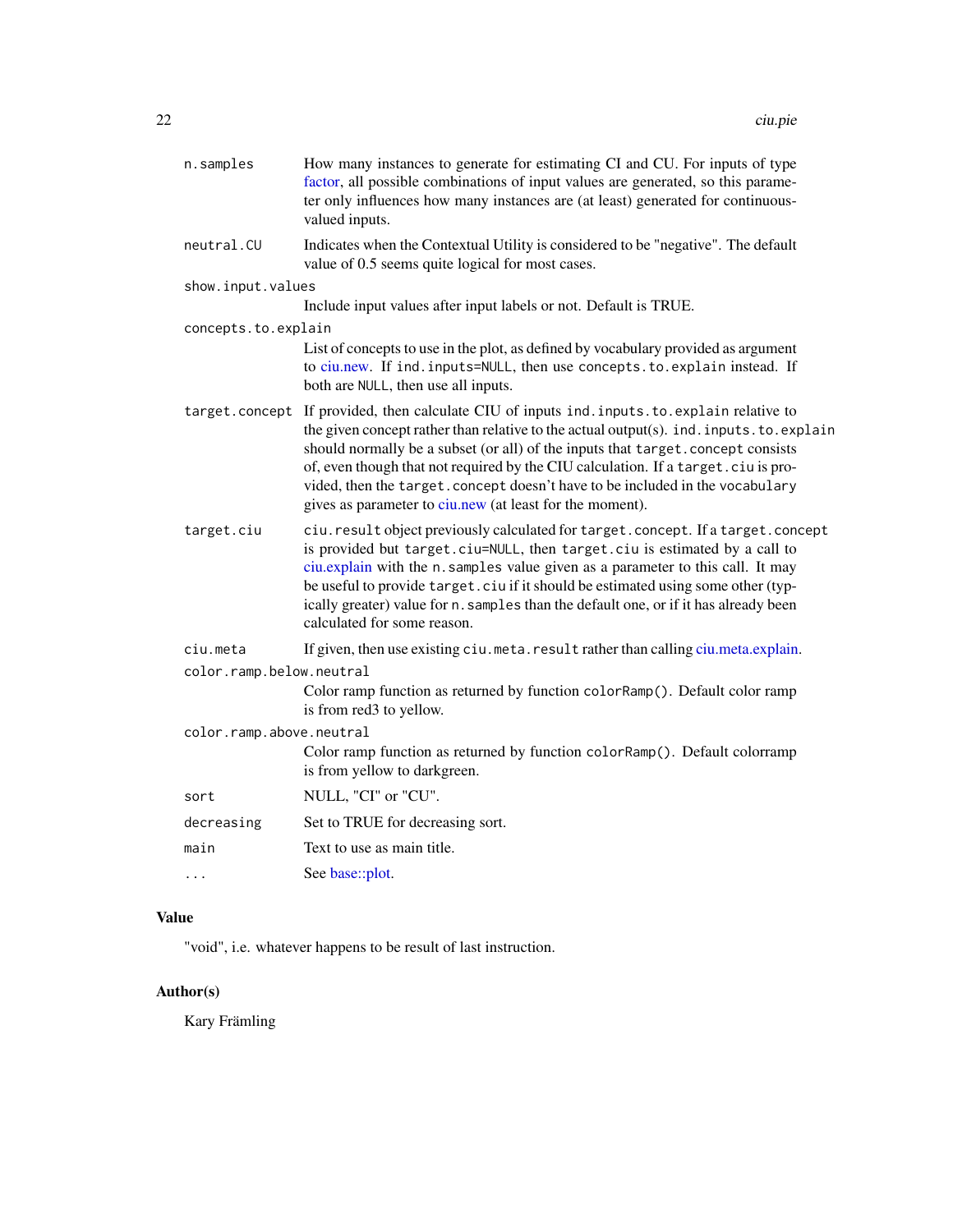<span id="page-22-0"></span>ciu.plot *ciu.plot*

## Description

Function for plotting out the effect of changing values of one input on one output

## Usage

```
ciu.plot(
  ciu,
  instance,
  ind.input,
  ind.output,
  in.min.max.limits = NULL,
  n.points = 40,main = NULL,
  xlab = NULL,ylab = NULL,
  ylim = NULL,
  ...
\mathcal{L}
```

| ciu               | ciu object as created with ciu function (not to be confused with CIU object as<br>created by ciu.new).                                                                                                                                                                                                                     |
|-------------------|----------------------------------------------------------------------------------------------------------------------------------------------------------------------------------------------------------------------------------------------------------------------------------------------------------------------------|
| instance          | Input values for the instance to explain. Should be a data frame even though a<br>vector or matrix might work too if input names and other needed metadata can<br>be deduced from the dataset or other parameters given to ciu. new.                                                                                       |
| ind.input         | Index of input feature to plot.                                                                                                                                                                                                                                                                                            |
| ind.output        | Index of output to plot.                                                                                                                                                                                                                                                                                                   |
| in.min.max.limits |                                                                                                                                                                                                                                                                                                                            |
|                   | data. frame or matrix with one row per output and two columns, where the first<br>column indicates the minimal value and the second column the maximal value<br>for that output. ONLY NEEDED HERE IF not given as parameter to ciu.new or<br>if the limits are different for this specific instance than the default ones. |
| n.points          | How many x,y pairs will be calculated, equally spaced over in.min.max.limits.                                                                                                                                                                                                                                              |
| main              | Text to use as main title.                                                                                                                                                                                                                                                                                                 |
| xlab              | Label for x-axis.                                                                                                                                                                                                                                                                                                          |
| ylab              | Label for y-axis.                                                                                                                                                                                                                                                                                                          |
| ylim              | Minimal and maximal values for y-axis.                                                                                                                                                                                                                                                                                     |
| .                 | See base::plot.                                                                                                                                                                                                                                                                                                            |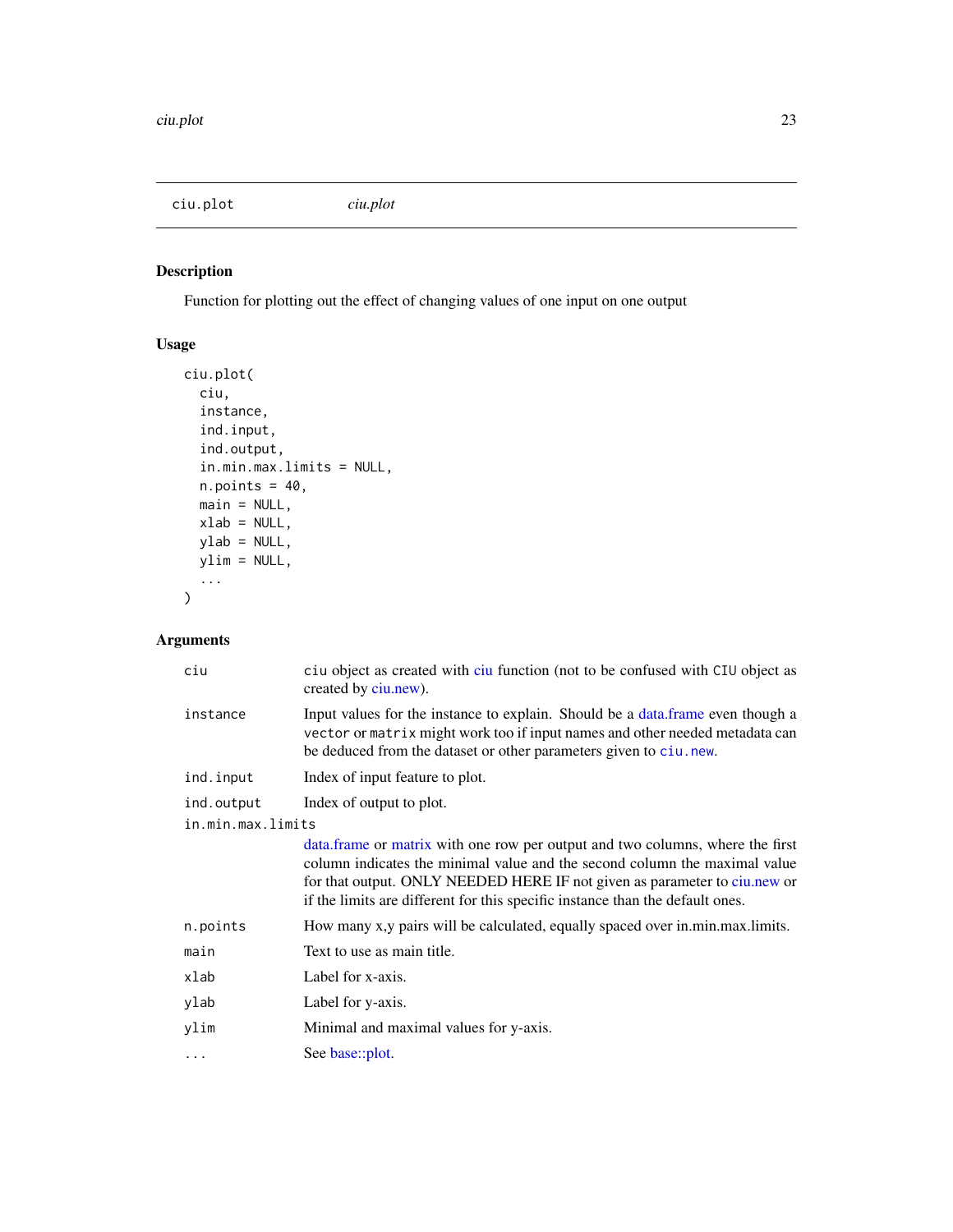<span id="page-23-0"></span>"void", or whatever happens to be result of last instruction.

## Author(s)

Kary Främling

## See Also

[base::plot](#page-0-0) for "..." parameters.

| ciu.plot.3D | ciu.plot.3D |  |  |
|-------------|-------------|--|--|
|-------------|-------------|--|--|

## Description

Function for 3D plotting the effect of changing values of two inputs on one output.

## Usage

```
ciu.plot.3D(
  ciu,
  instance,
  ind.inputs,
  ind.output,
  in.min.max.limits = NULL,
  n.points = 40,
  main = NULL,xlab = NULL,
  ylab = NULL,
  zlab = NULL,zlim = NULL,
  ...
\mathcal{L}
```

| ciu        | ciu object as created with ciu function (not to be confused with CIU object as<br>created by ciu.new).                                                                                                                               |
|------------|--------------------------------------------------------------------------------------------------------------------------------------------------------------------------------------------------------------------------------------|
| instance   | Input values for the instance to explain. Should be a data frame even though a<br>vector or matrix might work too if input names and other needed metadata can<br>be deduced from the dataset or other parameters given to ciu, new. |
| ind.inputs | Indices of input features to plot.                                                                                                                                                                                                   |
| ind.output | Index of output to plot.                                                                                                                                                                                                             |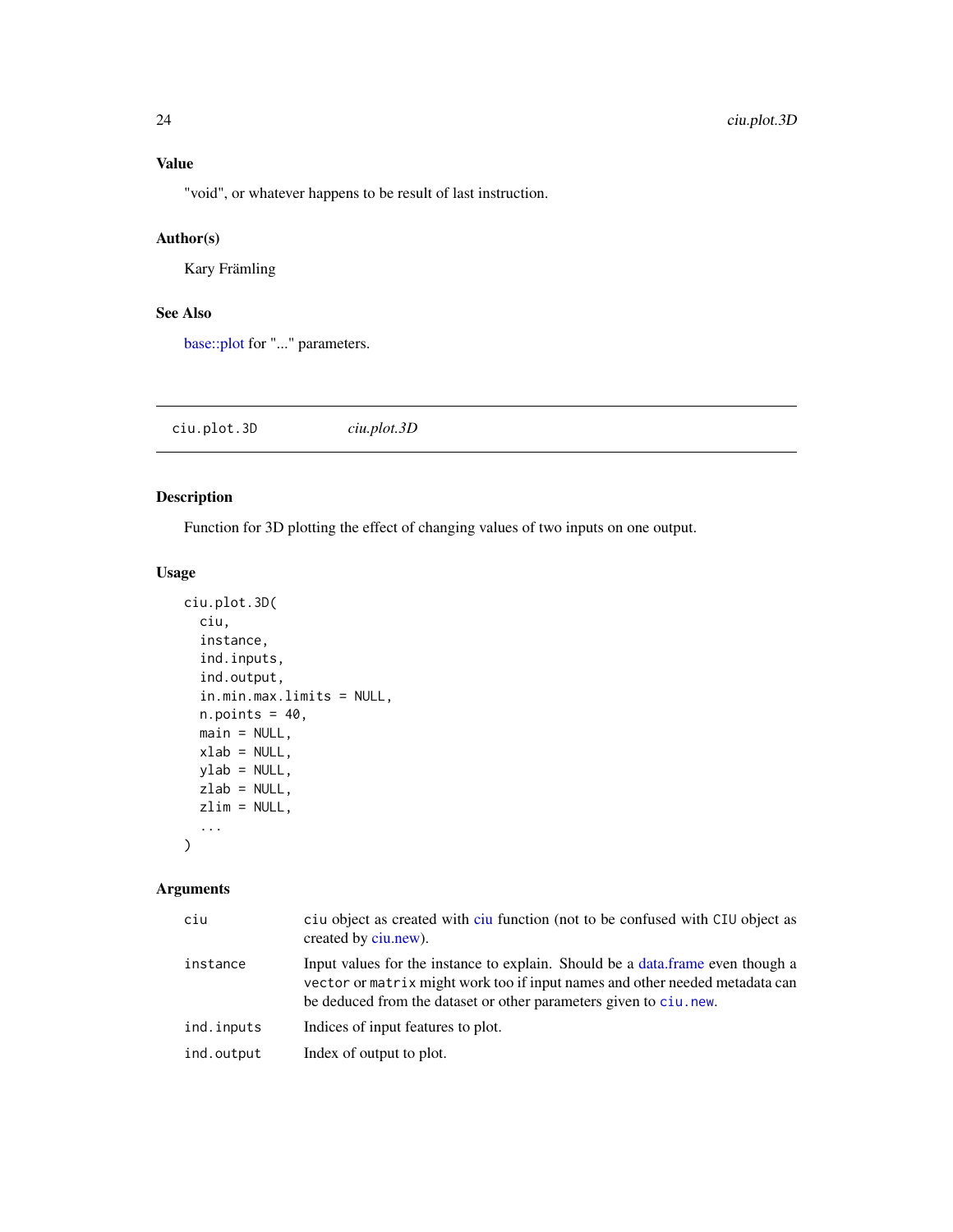#### <span id="page-24-0"></span>ciu.relative 25

in.min.max.limits

|          | data. frame or matrix with one row per output and two columns, where the first<br>column indicates the minimal value and the second column the maximal value<br>for that output. ONLY NEEDED HERE IF not given as parameter to ciu.new or<br>if the limits are different for this specific instance than the default ones. |
|----------|----------------------------------------------------------------------------------------------------------------------------------------------------------------------------------------------------------------------------------------------------------------------------------------------------------------------------|
| n.points | Number of x/y-axis points to use.                                                                                                                                                                                                                                                                                          |
| main     | main and sub title, as for title.                                                                                                                                                                                                                                                                                          |
| xlab     | titles for the axes. N.B. These must be character strings; expressions are not<br>accepted. Numbers will be coerced to character strings.                                                                                                                                                                                  |
| ylab     | titles for the axes. N.B. These must be character strings; expressions are not<br>accepted. Numbers will be coerced to character strings.                                                                                                                                                                                  |
| zlab     | titles for the axes. N.B. These must be character strings; expressions are not<br>accepted. Numbers will be coerced to character strings.                                                                                                                                                                                  |
| zlim     | x-, y- and z-limits. These should be chosen to cover the range of values of the<br>surface: see 'Details'.                                                                                                                                                                                                                 |
|          | additional graphical parameters (see par).                                                                                                                                                                                                                                                                                 |
|          |                                                                                                                                                                                                                                                                                                                            |

## Value

"void", or whatever happens to be result of last instruction.

## Author(s)

Kary Främling

| ciu.relative | Calculate CIU of a sub-concept/input relative to an intermediate con- |
|--------------|-----------------------------------------------------------------------|
|              | cept (or output).                                                     |

## Description

Calculate CIU of a sub-concept/input relative to an intermediate concept (or output). The parameters must be of class "ciu.result" or a [data.frame](#page-0-0) with compatible columns.

## Usage

```
ciu.relative(sub.ciu.result, sup.ciu.result)
```
## Arguments

sub.ciu.result ciu.result object of sub-concept/input. sup.ciu.result ciu.result object of intermediate concept/output.

## Author(s)

Kary Främling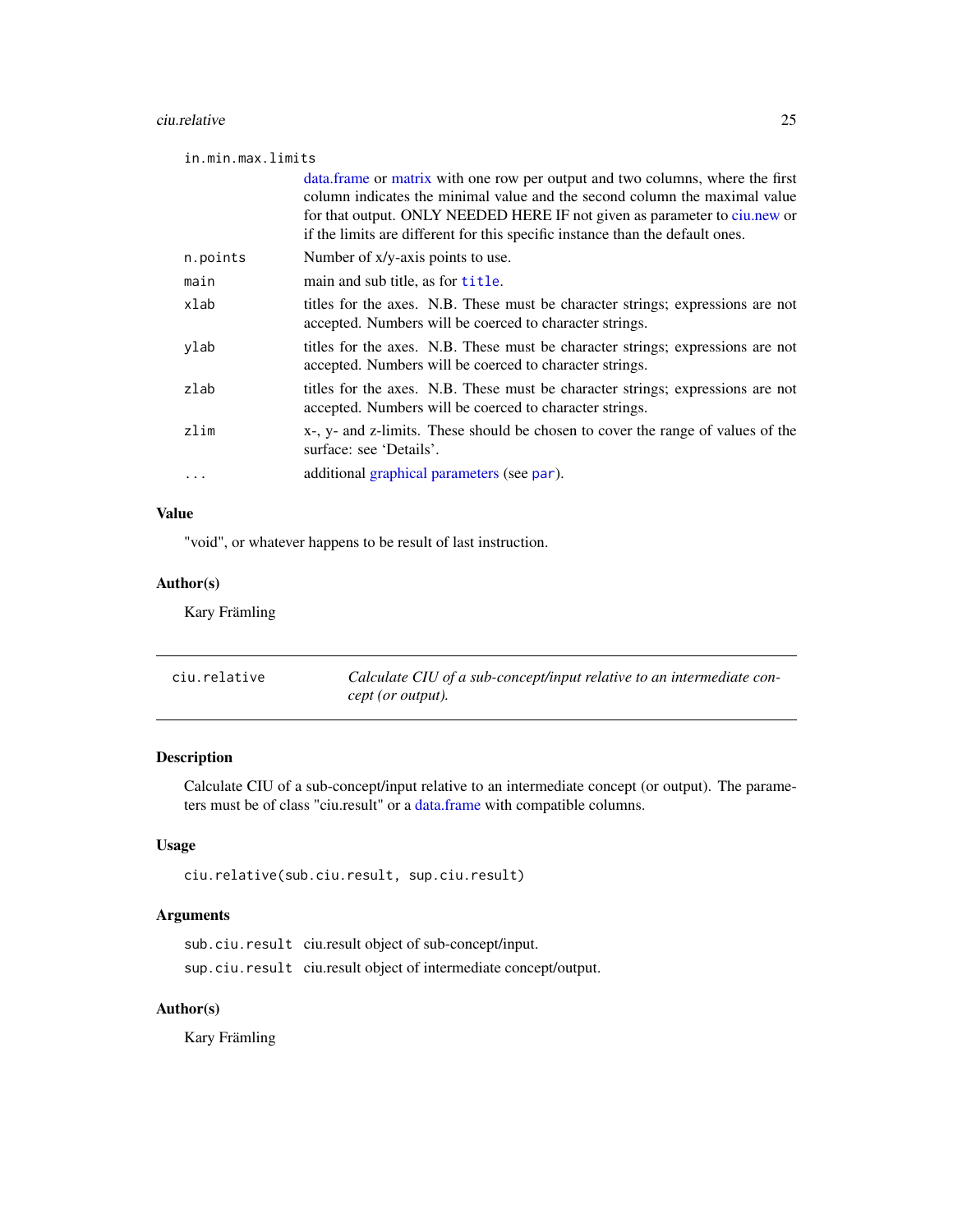<span id="page-25-2"></span><span id="page-25-0"></span>ciu.result.new *CIU result object*

#### Description

Create object of class ciu.result, which stores results of CIU calculations. The [explain\(\)](#page-29-1) method returns a ciu.result object.

#### Usage

ciu.result.new(ci, cu, cmin, cmax, outval)

## Arguments

| ci     | vector of CI values, one per output               |
|--------|---------------------------------------------------|
| cu     | vector of CU values, one per output               |
| cmin   | vector of cmin values, one per output             |
| cmax   | vector of cmax values, one per output             |
| outval | vector of black-box output values, one per output |

## Value

An object of class ciu.result, which is a data.frame with (at least) five columns:

- CI values: one row per output of the black-box model
- CU values: one row per output of the black-box model
- cmin values: one row per output of the black-box model
- cmax values: one row per output of the black-box model
- outval values: one row per output of the black-box model

## Author(s)

Kary Främling

<span id="page-25-1"></span>ciu.textual *Give textual CIU explanation*

#### Description

Provide textual CIU explanations as those used in Kary Främling's PhD thesis.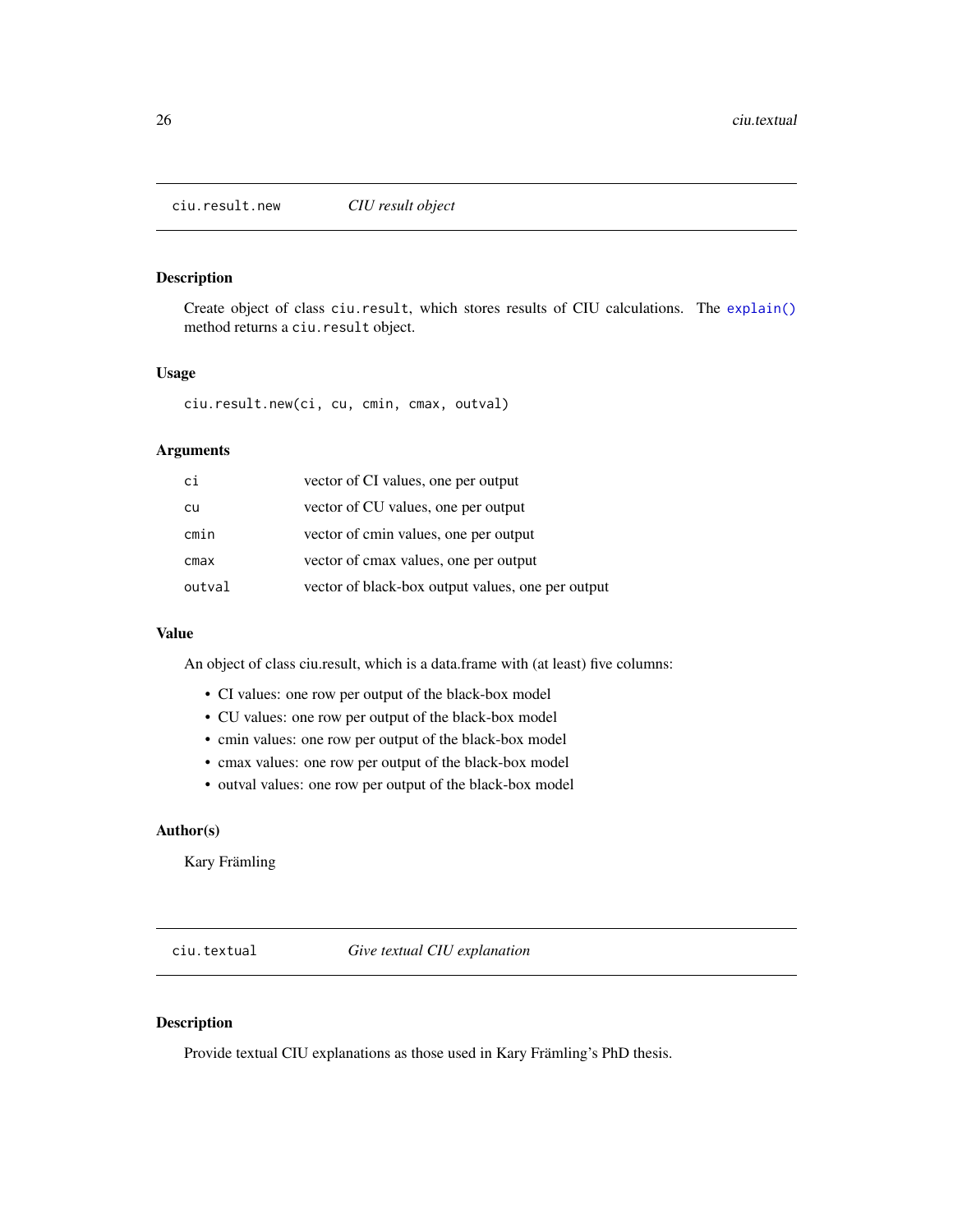#### <span id="page-26-0"></span>ciu.textual 27

## Usage

```
ciu.textual(
  ciu,
  instance = NULL,
  ind.inputs = NULL,
  ind.output = 1,
  in.min.max.limits = NULL,
  n.samples = 100,neutral.CU = 0.5,
  show.input.values = TRUE,
  concepts.to.explain = NULL,
  target.concept = NULL,
  target.ciu = NULL,
  ciu.meta = NULL,
  sort = "CI",n.features = NULL,
  use.text.effects = FALSE,
 CI.voc = data.frame(limits = c(0.2, 0.4, 0.6, 0.8, 1), texts = c("not important","slightly important", "important", "very important", "extremely important")),
 CU.voc = data.frame(limits = c(0.2, 0.4, 0.6, 0.8, 1), texts = c("very bad", "bad","average", "good", "very good"))
\mathcal{L}
```

| ciu               | ciu object as created with ciu function (not to be confused with CIU object as<br>created by ciu.new).                                                                                                                                                                                                                    |  |
|-------------------|---------------------------------------------------------------------------------------------------------------------------------------------------------------------------------------------------------------------------------------------------------------------------------------------------------------------------|--|
| instance          | Input values for the instance to explain. Should be a data.frame even though a<br>vector or matrix might work too if input names and other needed metadata can<br>be deduced from the dataset or other parameters given to ciu.new.                                                                                       |  |
| ind.inputs        | Indices of input features to explain (the set i in CIU formulae)                                                                                                                                                                                                                                                          |  |
| ind.output        | Index of output to be explained.                                                                                                                                                                                                                                                                                          |  |
| in.min.max.limits |                                                                                                                                                                                                                                                                                                                           |  |
|                   | data.frame or matrix with one row per output and two columns, where the first<br>column indicates the minimal value and the second column the maximal value<br>for that output. ONLY NEEDED HERE IF not given as parameter to ciu.new or<br>if the limits are different for this specific instance than the default ones. |  |
| n.samples         | How many instances to generate for estimating CI and CU. For inputs of type<br>factor, all possible combinations of input values are generated, so this parame-<br>ter only influences how many instances are (at least) generated for continuous-<br>valued inputs.                                                      |  |
| neutral.CU        | Indicates when the Contextual Utility is considered to be "negative". The default<br>value of 0.5 seems quite logical for most cases.                                                                                                                                                                                     |  |
| show.input.values |                                                                                                                                                                                                                                                                                                                           |  |
|                   | Include input values after input labels or not. Default is TRUE.                                                                                                                                                                                                                                                          |  |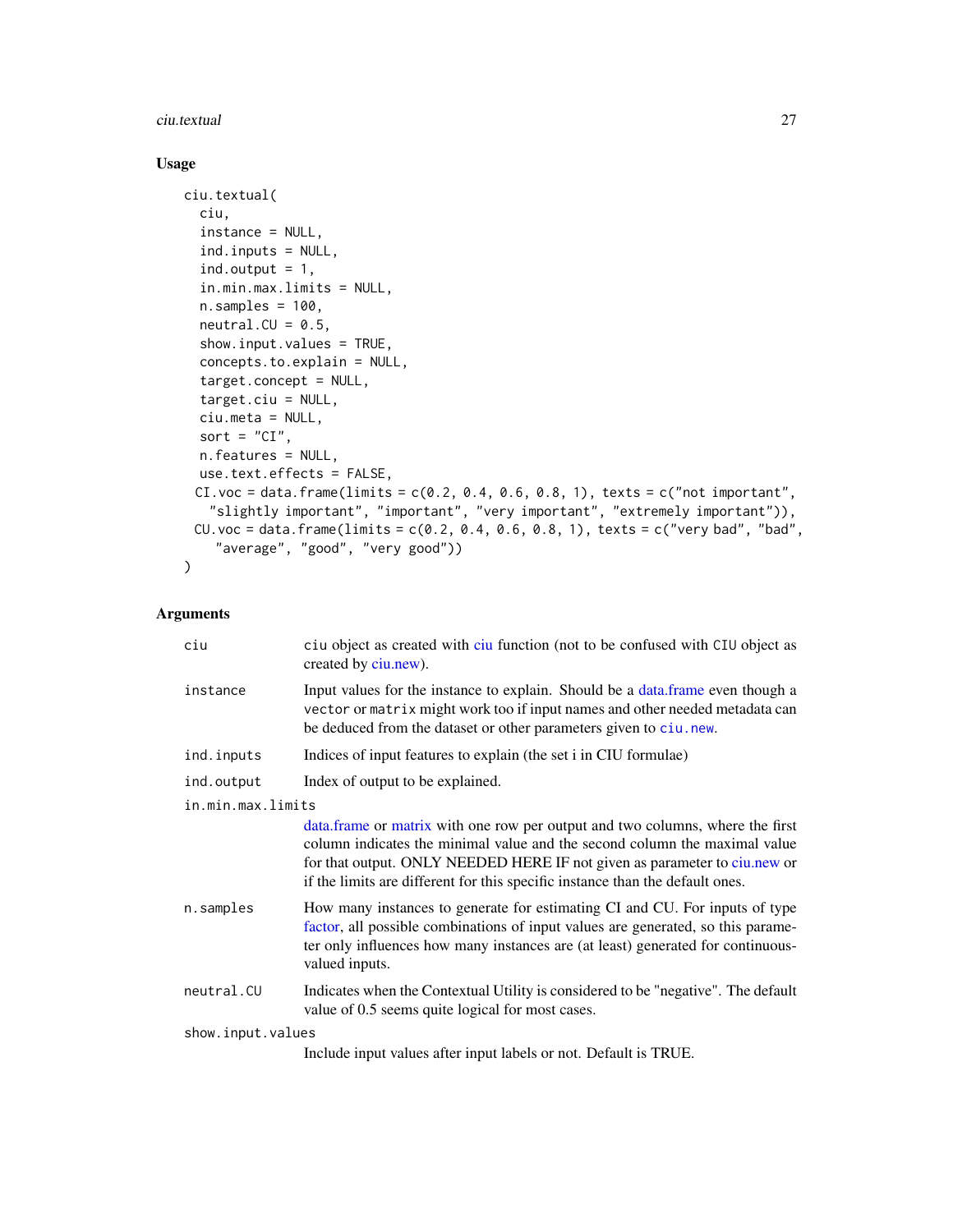<span id="page-27-0"></span>

| concepts.to.explain |                                                                                                                                                                                                                                                                                                                                                                                                                                                                                                              |  |
|---------------------|--------------------------------------------------------------------------------------------------------------------------------------------------------------------------------------------------------------------------------------------------------------------------------------------------------------------------------------------------------------------------------------------------------------------------------------------------------------------------------------------------------------|--|
|                     | List of input feature concepts to explain, as defined by vocabulary provided as<br>argument to ciu.new. If ind.inputs=NULL, then use concepts.to.explain<br>instead. If both are NULL, then use all inputs.                                                                                                                                                                                                                                                                                                  |  |
|                     | target.concept If provided, then calculate CIU of inputs ind.inputs.to.explain relative to<br>the given concept rather than relative to the actual output(s). ind. inputs. to. explain<br>should normally be a subset (or all) of the inputs that target. concept consists<br>of, even though that not required by the CIU calculation. If a target.ciu is pro-<br>vided, then the target. concept doesn't have to be included in the vocabulary<br>gives as parameter to ciu.new (at least for the moment). |  |
| target.ciu          | ciu. result object previously calculated for target. concept. If a target. concept<br>is provided but target.ciu=NULL, then target.ciu is estimated by a call to<br>ciu.explain with the n. samples value given as a parameter to this call. It may<br>be useful to provide target. ciu if it should be estimated using some other (typ-<br>ically greater) value for n. samples than the default one, or if it has already been<br>calculated for some reason.                                              |  |
| ciu.meta            | If given, then use existing ciu. meta. result rather than calling ciu.meta.explain.                                                                                                                                                                                                                                                                                                                                                                                                                          |  |
| sort                | NULL, "CI" or "CU".                                                                                                                                                                                                                                                                                                                                                                                                                                                                                          |  |
| n.features          | Maximal number of features to include in explanation.                                                                                                                                                                                                                                                                                                                                                                                                                                                        |  |
| use.text.effects    |                                                                                                                                                                                                                                                                                                                                                                                                                                                                                                              |  |
|                     | Add bold/italics/colors effects?                                                                                                                                                                                                                                                                                                                                                                                                                                                                             |  |
| $CI$ . $VOC$        | Limits and texts to use for CI values.                                                                                                                                                                                                                                                                                                                                                                                                                                                                       |  |
| CU. voc             | Limits and texts to use for CU values.                                                                                                                                                                                                                                                                                                                                                                                                                                                                       |  |

#### Value

Text string with explanation.

## Examples

```
# Explaining the classification of an Iris instance with lda model.
# We use a versicolor (instance 100).
library(MASS)
test.ind <- 100
iris_test <- iris[test.ind, 1:4]
iris_train <- iris[-test.ind, 1:4]
iris_lab <- iris[[5]][-test.ind]
model <- lda(iris_train, iris_lab)
# Create CIU object
ciu <- ciu.new(model, Species~., iris)
# Give textual explanation. Use 'cat' for getting newlines to work.
cat(ciu.textual(ciu, iris_test, ind.output = 2))
cat(ciu.textual(ciu, iris_test, ind.output = 2, n.features = 2))
# Boston housing, GBM model.
library(caret)
```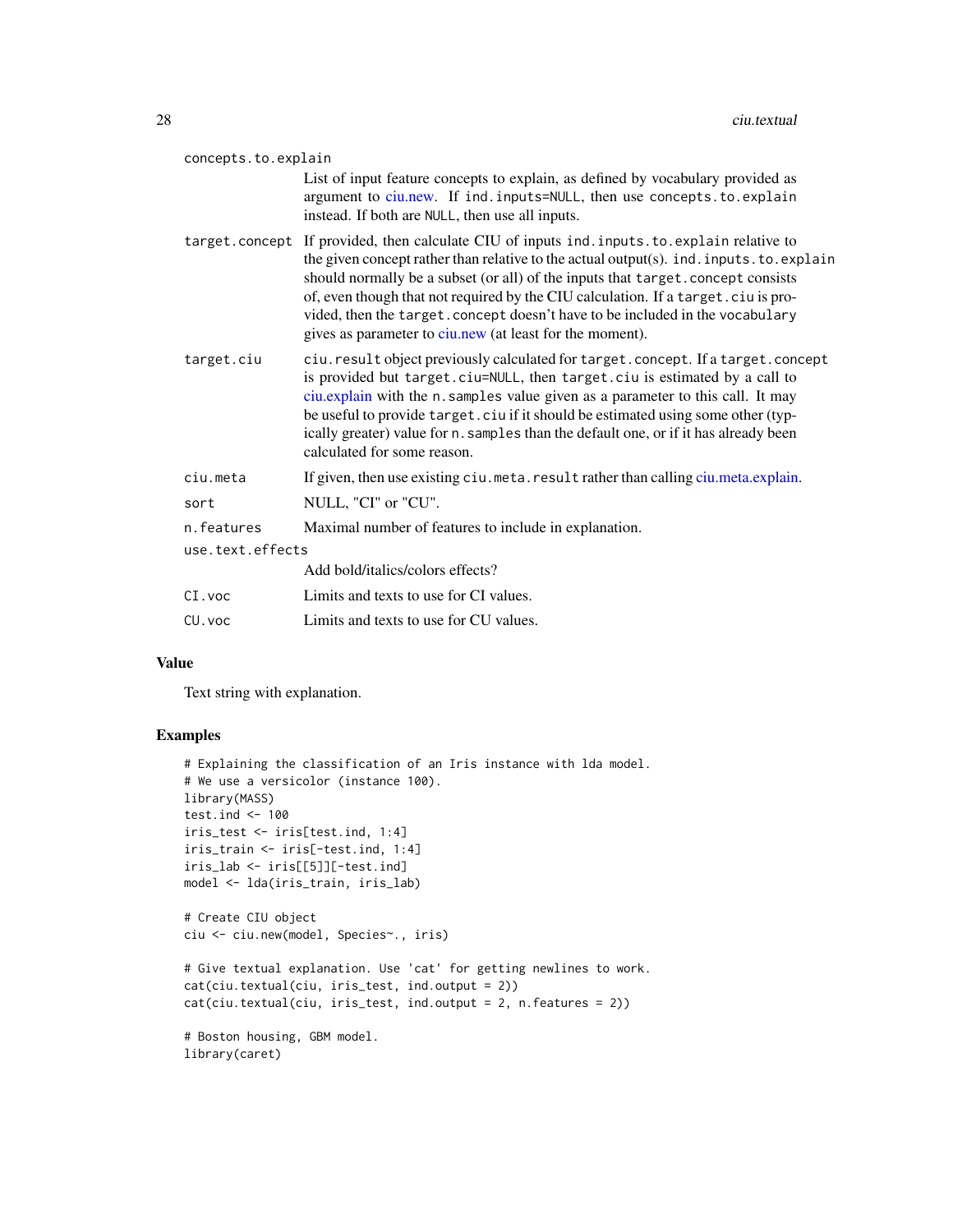```
kfoldcv <- trainControl(method="cv", number=10)
gbm <- train(medv ~ ., Boston, method="gbm", trControl=kfoldcv)
boston.inst <- Boston[370,1:13]
ciu <- ciu.new(gbm, medv~., Boston)
cat(ciu.textual(ciu, boston.inst,use.text.effects = TRUE))
# Customized limits for CI.
cat(ciu.textual(ciu, boston.inst,use.text.effects = TRUE,
  CI. voc = data. frame(limits=0.05, 0.1, 0.3, 0.5, 1.0),texts=c("not important","little important", "important","very important",
  "extremely important"))))
# Intermediate concepts
social < c(1, 11, 13); usage_type<< c(2, 3); chas<< c(4); air_quality<< c(5)housing<-c(6,7); transport<-c(8,9); blacks<-c(12); tax<-c(10)
Boston.voc <- list("SOCIAL"=social, "LAND USAGE"=usage_type, "Charles R. dummy"=chas,
"Air quality (Nox)"=air_quality, "HOUSING"=housing, "TRANSPORT"=transport,
"Prop. of black people"=blacks, "Tax"=tax)
ciu <- ciu.new(gbm, medv~., Boston, vocabulary = Boston.voc)
# We use `meta.explain` here to avoid differences due to sampling.
meta.top <- ciu$meta.explain(boston.inst, concepts.to.explain=names(Boston.voc))
cat(ciu.textual(ciu, boston.inst, use.text.effects = TRUE, ciu.meta = meta.top))
# Explain intermediate concept utility, using input features (could also
# be using other intermediate concepts).
cat(ciu.textual(ciu, boston.inst, use.text.effects = TRUE, ind.inputs = Boston.voc$SOCIAL,
  target.concept = "SOCIAL", target.ciu = meta.top$ciuvals[["SOCIAL"]]))
cat(ciu.textual(ciu, boston.inst, use.text.effects = TRUE, ind.inputs = Boston.voc$HOUSING,
  target.concept = "HOUSING", target.ciu = meta.top$ciuvals[["HOUSING"]]))
```
<span id="page-28-1"></span>ciu.to.CIU *Create* CIU *object from* ciu *object.*

#### **Description**

A CIU object is an "object-oriented programming" object, i.e. it has its own environment, private variables and methods etc. A CIU object is created using [ciu.new](#page-16-1) like  $ciu<sub>-</sub>obj < -ciu.new(...)$ and the object's methods are then called as ciu\_obj\$method(...). This approach has numerous advantages but CIU objects consume much more memory than "ordinary" R data structures.

#### Usage

ciu.to.CIU(ciu)

#### Arguments

ciu ciu object.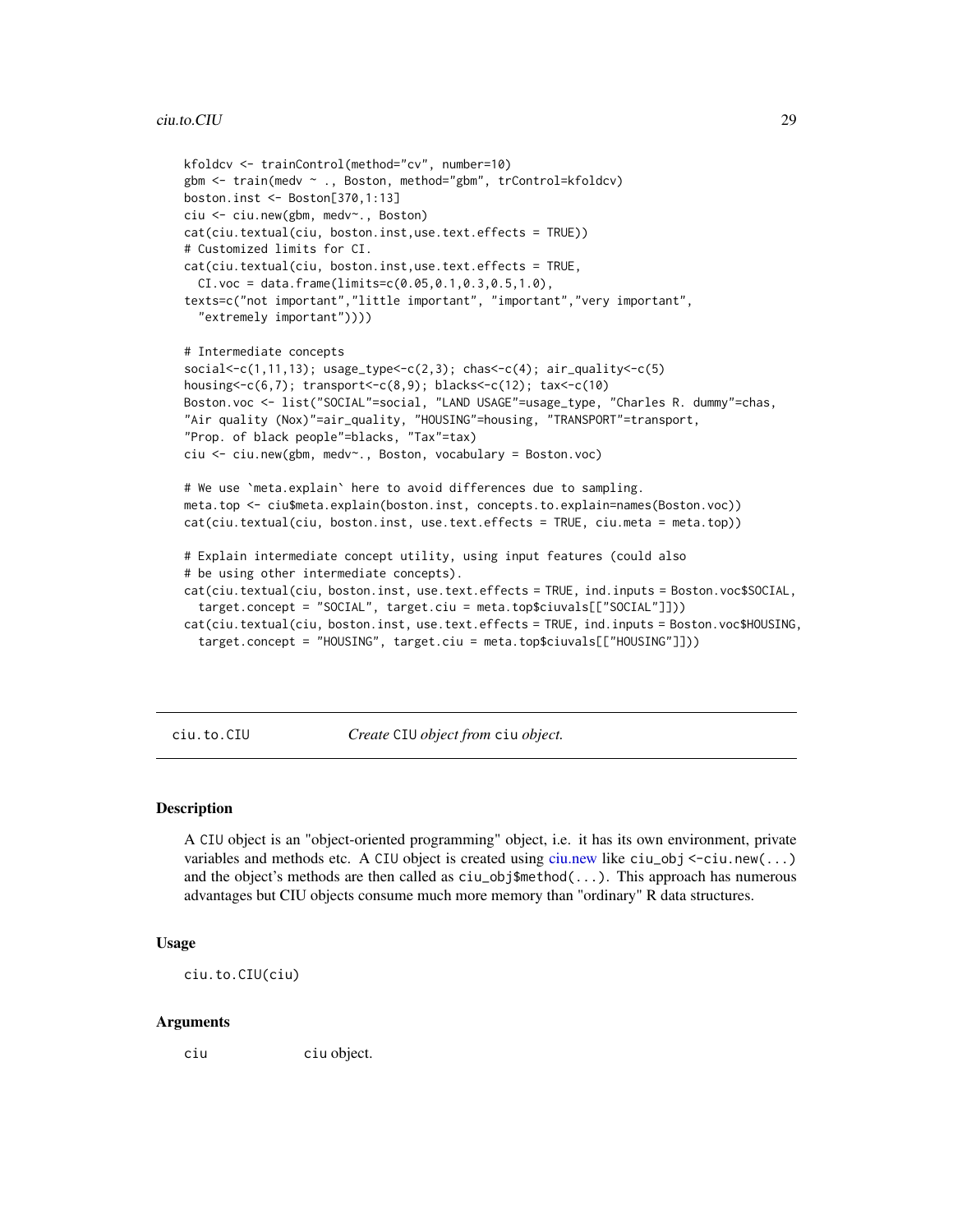## <span id="page-29-0"></span>Details

A ciu object is simply a [list](#page-0-0) that contains all the "object variables" of a CIU object, which is the reason why CIU <-> ciu conversions can be done at any time. CIU -> ciu conversion doesn't have any overhead but ciu -> CIU does require overhead due to the environment setup etc. Therefore, it is advisable to avoid unnecessary CIU -> ciu conversions.

ciu objects are very memory-efficient because they are ordinary [list](#page-0-0) objects (however, make sure that ciu\$CIU element's value is NULL). ciu objects also give direct access to all the object variables that are private in a CIU object.

However, using ciu objects means that they have to be passed as a parameter to all functions that use them. The advantages of object oriented programming are of course lost too.

## Value

CIU object

<span id="page-29-1"></span>explain *Calculate CIU for specific instance*

#### Description

Calculate Contextual Importance (CI) and Contextual Utility (CU) for an instance (Context) using the given "black-box" model. First get a CIU object by calling ciu.new as e.g. ciu  $\le$ -ciu.new $(\ldots)$ , then call as ciu.res <-ciu\$explain(...). *"Usage" section is in "Details" section because Roxygen etc. don't support documentation of functions within functions.*

| instance              | Input values for the instance to explain. Should be a data frame even though a<br>vector or matrix might work too if input names and other needed metadata can<br>be deduced from the dataset or other parameters given to ciu.new.                                                                                        |  |
|-----------------------|----------------------------------------------------------------------------------------------------------------------------------------------------------------------------------------------------------------------------------------------------------------------------------------------------------------------------|--|
| ind.inputs.to.explain |                                                                                                                                                                                                                                                                                                                            |  |
|                       | vector of indices for the inputs to be explained, <i>i.e.</i> for which CIU should be<br>calculated. If NULL, then all inputs will be included.                                                                                                                                                                            |  |
| in.min.max.limits     |                                                                                                                                                                                                                                                                                                                            |  |
|                       | data. Frame or matrix with one row per output and two columns, where the first<br>column indicates the minimal value and the second column the maximal value<br>for that output. ONLY NEEDED HERE IF not given as parameter to ciu.new<br>or if the limits are different for this specific instance than the default ones. |  |
| n.samples             | How many instances to generate for estimating CI and CU. For inputs of type<br>factor, all possible combinations of input values is generated, so this parame-<br>ter only influences how many instances are (at least) generated for continuous-<br>valued inputs.                                                        |  |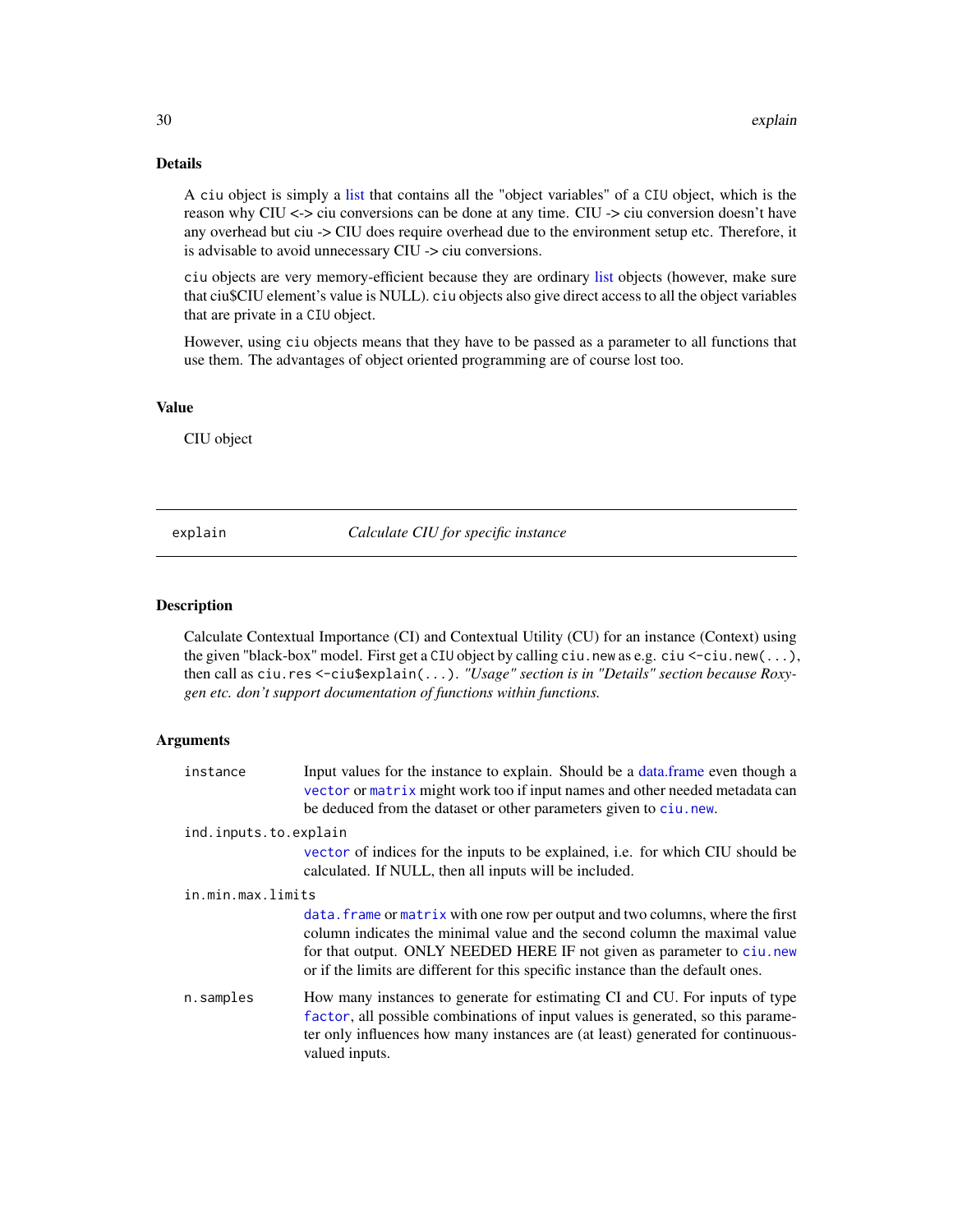<span id="page-30-0"></span>target.concept If provided, then calculate CIU of inputs ind.inputs.to.explain relative to the given concept rather than relative to the actual output(s). ind.inputs.to.explain should normally be a subset (or all) of the inputs that target.concept consists of, even though that not required by the CIU calculation. If a "target.ciu" is provided, then the "target.concept" doesn't have to be included in the vocabulary gives as parameter to [ciu.new](#page-16-1) (at least for the moment). target.ciu ciu.result object previously calculated for target.concept. If a target.concept is provided but target.ciu=NULL, then target.ciu is estimated by a call to explain with the n.samples value given as a parameter to this call. It may be useful to provide target.ciu if it should be estimated using some other (typically greater) value for n.samples than the default one, or if it has already been calculated for some reason.

#### Details

### Usage

```
explain(
  instance,
  ind.inputs.to.explain,
  in.min.max.limits=NULL,
  n.samples=100,
  target.concept=NULL,
  target.ciu=NULL
\mathcal{L}
```
#### Value

A ciu.result object as returned by [ciu.result.new](#page-25-2)

#### Author(s)

Kary Främling

#### See Also

[ciu.result.new](#page-25-2)

<span id="page-30-1"></span>ggplot.col.ciu *ggplot2 "col" plot CIU explanation for specific instance*

#### Description

Create a barplot showing CI as the length of the bar and CU on color scale from red to green, via yellow, for the given inputs and the given output. First get a CIU object by calling [ciu.new](#page-16-1) as e.g. ciu <-ciu.new(...), then call ciu.res <-ciu\$barplot.ciu(...). *"Usage" section is in "Details" section because Roxygen etc. don't support documentation of functions within functions.*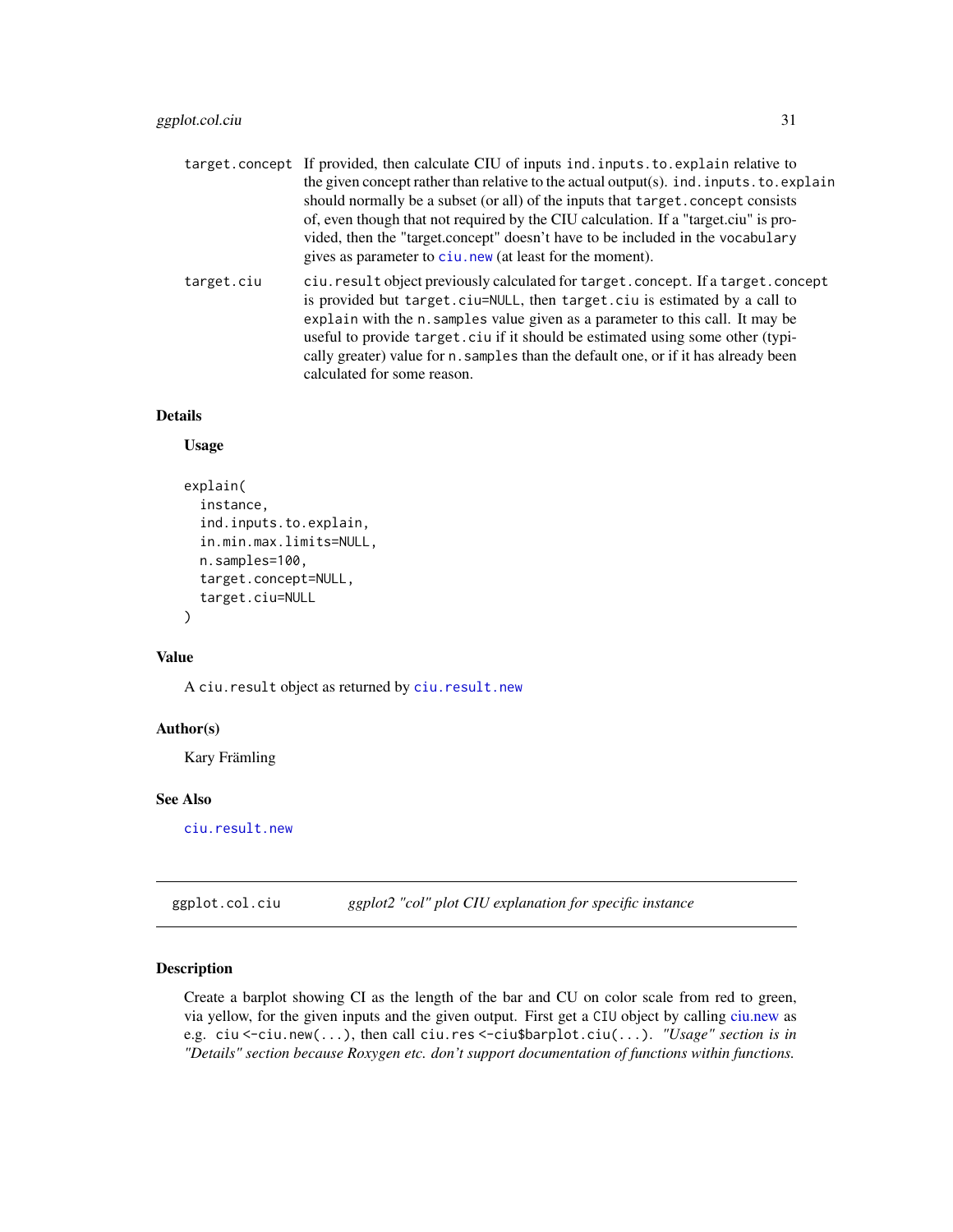## <span id="page-31-0"></span>Arguments

| instance                    | Instance to explain. See explain.                                                                                                                                                                                                                  |  |
|-----------------------------|----------------------------------------------------------------------------------------------------------------------------------------------------------------------------------------------------------------------------------------------------|--|
| ind.inputs                  | vector of indices for the inputs to be included in the plot. If NULL then all<br>inputs will be included.                                                                                                                                          |  |
| output.names                | Vector with names of outputs to include. If NULL (default), then include all.                                                                                                                                                                      |  |
| in.min.max.limits           |                                                                                                                                                                                                                                                    |  |
|                             | See explain.                                                                                                                                                                                                                                       |  |
| n.samples                   | See explain.                                                                                                                                                                                                                                       |  |
| neutral.CU                  | Indicates when the Contextual Utility is considered to be "negative". The default<br>value of 0.5 seems quite logical for most cases.                                                                                                              |  |
| show.input.values           |                                                                                                                                                                                                                                                    |  |
|                             | Include input values after input labels or not.                                                                                                                                                                                                    |  |
| concepts.to.explain         |                                                                                                                                                                                                                                                    |  |
|                             | List of concepts to use in the plot, as defined by vocabulary provided as argument<br>to ciu.new. If ind.inputs=NULL, then use concepts.to.explain instead. If<br>both are NULL, then use all inputs.                                              |  |
| target.concept See explain. |                                                                                                                                                                                                                                                    |  |
| target.ciu                  | See explain.                                                                                                                                                                                                                                       |  |
| low.color                   | Color to use for $CU=0$ . Default is red.                                                                                                                                                                                                          |  |
| mid.color                   | Color to use for CU=neutral. CU. Default is yellow.                                                                                                                                                                                                |  |
| high.color                  | Color to use for $CU=1$ . Default is darkgreen.                                                                                                                                                                                                    |  |
| sort                        | NOT USED FOR THE MOMENT! Features are in the same order for all facets,<br>sorted by mean importance over all facets, which feels like a decent behaviour.<br>NULL, "CI" or "CU". No sorting by default, other options are sorting by CI or<br>CU. |  |
| decreasing                  | NOT USED FOR THE MOMENT. Set to TRUE for decreasing sort.                                                                                                                                                                                          |  |
| main                        | Replace default main title of plot.                                                                                                                                                                                                                |  |
|                             |                                                                                                                                                                                                                                                    |  |

## Details

First get a CIU object by calling [ciu.new](#page-16-1) as e.g. ciu <- ciu.new(...), then call ciu.res <- ciu\$ggplot.col.ciu(...). *"Usage" section is here in "Details" section because Roxygen etc. don't support documentation of functions within functions.*

## Usage

```
ggplot.col.ciu(
 instance,
 ind.inputs=NULL,
 output.names=NULL,
 in.min.max.limits=NULL,
 n.samples=100,
 neutral.CU=0.5,
  show.input.values=TRUE,
 concepts.to.explain=NULL,
```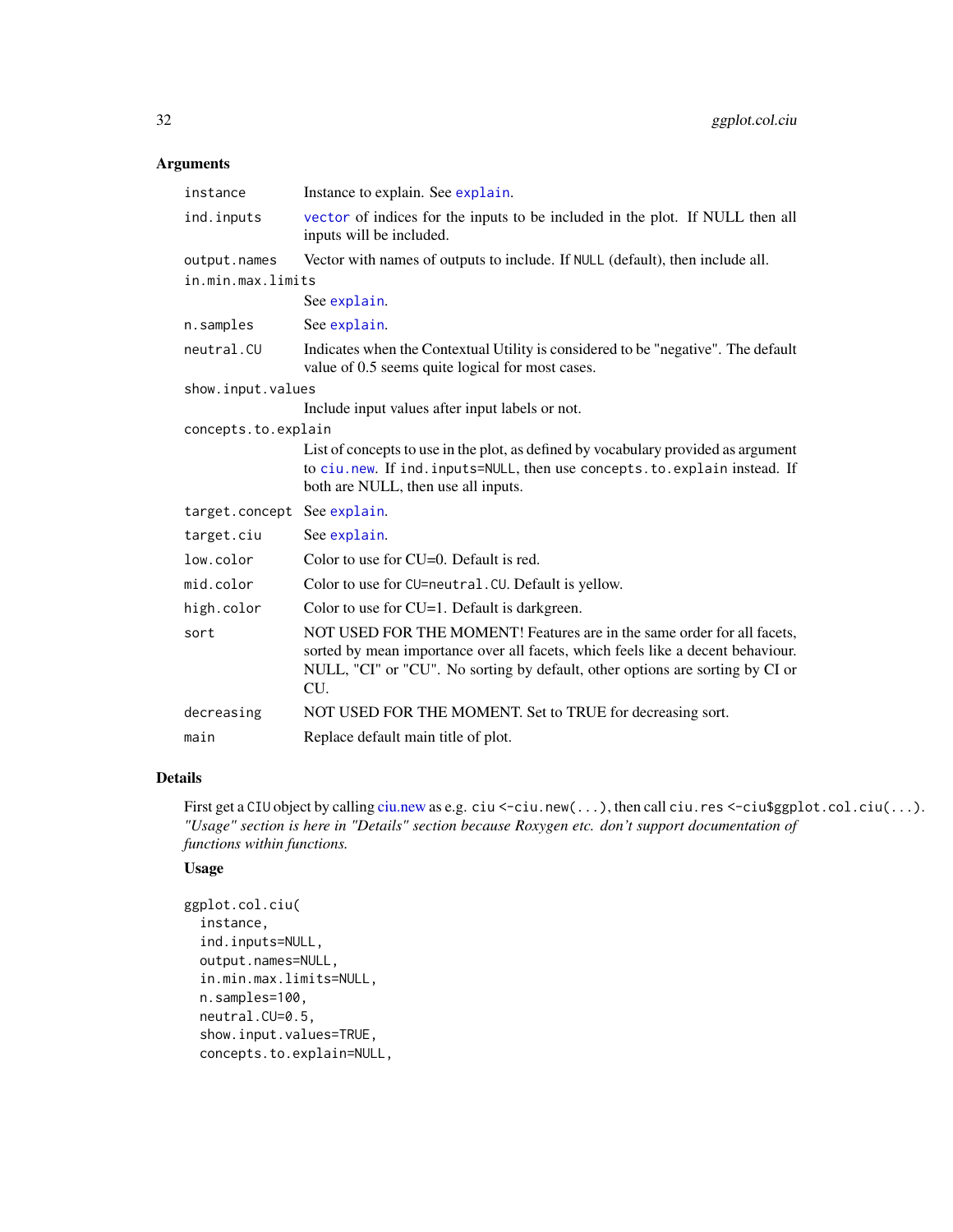#### <span id="page-32-0"></span>pie.ciu 33

```
target.concept=NULL,
target.ciu=NULL,
low.color="red",
mid.color="yellow",
high.color="darkgreen",
sort=NULL,
decreasing=FALSE,
main=NULL)
```
## Value

Created ggplot object.

#### Author(s)

Kary Främling

#### See Also

[barplot.ciu](#page-2-1) [ciu.new](#page-16-1) [explain](#page-29-1)

<span id="page-32-1"></span>pie.ciu *Pie Chart CIU explanation for specific instance*

#### Description

Create a pie chart showing CI as the area of the slice and CU on color scale from red to green, via yellow, for the given inputs and the given output. First get a CIU object by calling [ciu.new](#page-16-1) as e.g. ciu <-ciu.new(...), then call ciu.res <-ciu\$pie.ciu(...). *"Usage" section is in "Details" section because Roxygen etc. don't support documentation of functions within functions.*

#### Arguments

Same as for [barplot.ciu](#page-2-1).

#### Details

#### Usage

```
pie.ciu(
  instance,
  ind.inputs=NULL,
  ind.output=1,
  in.min.max.limits=NULL,
  n.samples=100,
  neutral.CU=0.5,
  show.input.values=TRUE,
  concepts.to.explain=NULL,
```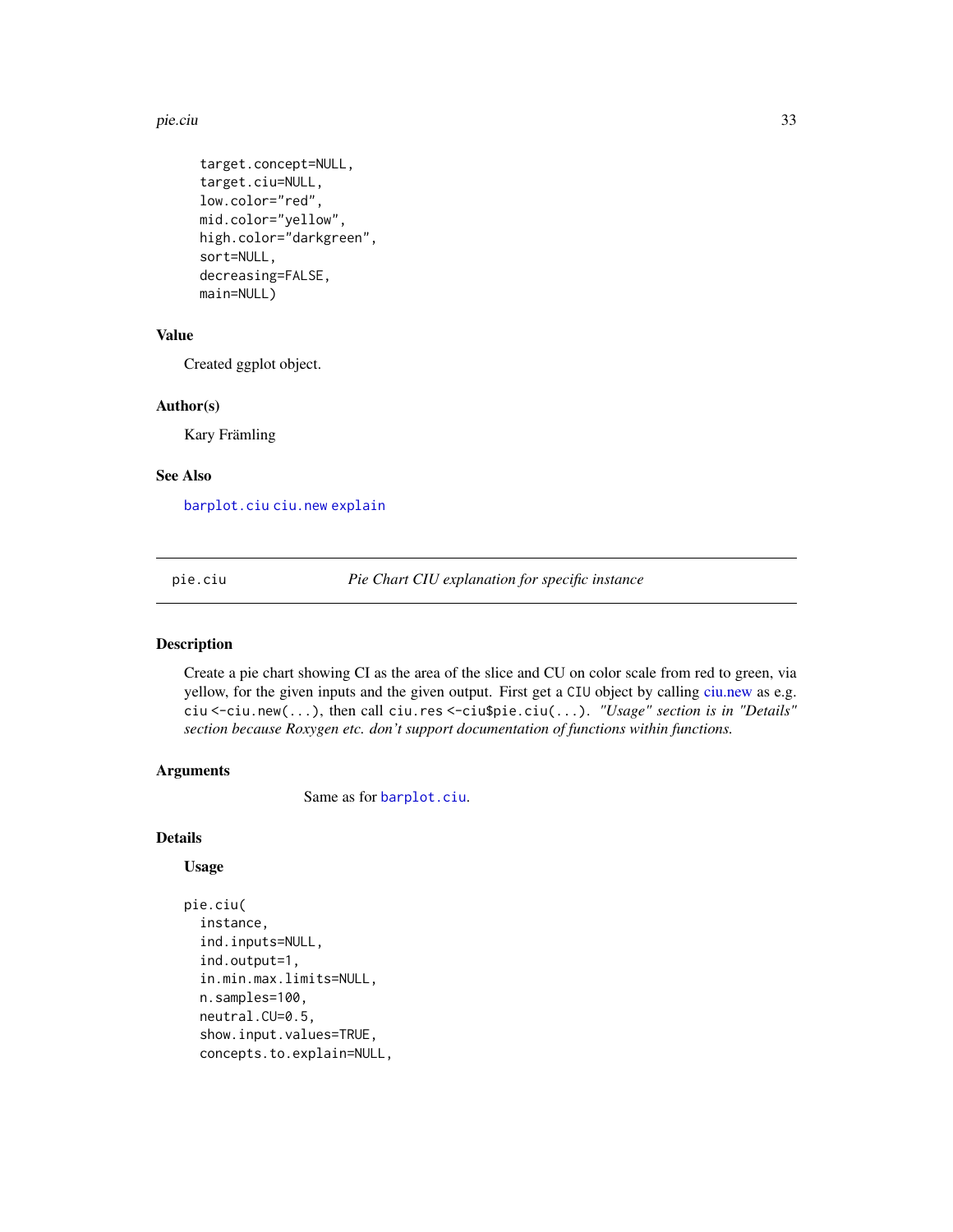```
target.concept=NULL,
target.ciu=NULL,
color.ramp.below.neutral=NULL,
color.ramp.above.neutral=NULL,
sort=NULL,
decreasing=FALSE,
main=NULL,
xlab=NULL,
xlim=NULL,
...)
```
#### Value

"void", i.e. whatever happens to be result of last instruction.

#### Author(s)

Kary Främling

#### See Also

[barplot.ciu](#page-2-1) [ciu.new](#page-16-1) [explain](#page-29-1)

<span id="page-33-1"></span>plot.ciu *Plot output value as a function of one input for a specific instance*

#### Description

Plot how the value of one output changes as a function of one input, as a line chart. The current input/output values are indicated by a red dot. The values of all other inputs are the ones given by the instance parameter. This method is not specific for CIU but it allows to study the behaviour of the underlying "black-box model". It also makes it easy to understand how CI and CU values have been calculated.

| instance                | Instance to explain. See explain.                                                        |  |
|-------------------------|------------------------------------------------------------------------------------------|--|
| ind.input               | Index of the input to plot                                                               |  |
| ind.output              | Index of the output to plot                                                              |  |
| in.min.max.limits       |                                                                                          |  |
|                         | See explain.                                                                             |  |
| n.points                | The number of points to use on X-axis for plotting.                                      |  |
| main, xlab, ylab, ylim, |                                                                                          |  |
|                         | Usual plot parameters, possible to override the default ones provided here if<br>needed. |  |
|                         |                                                                                          |  |

<span id="page-33-0"></span>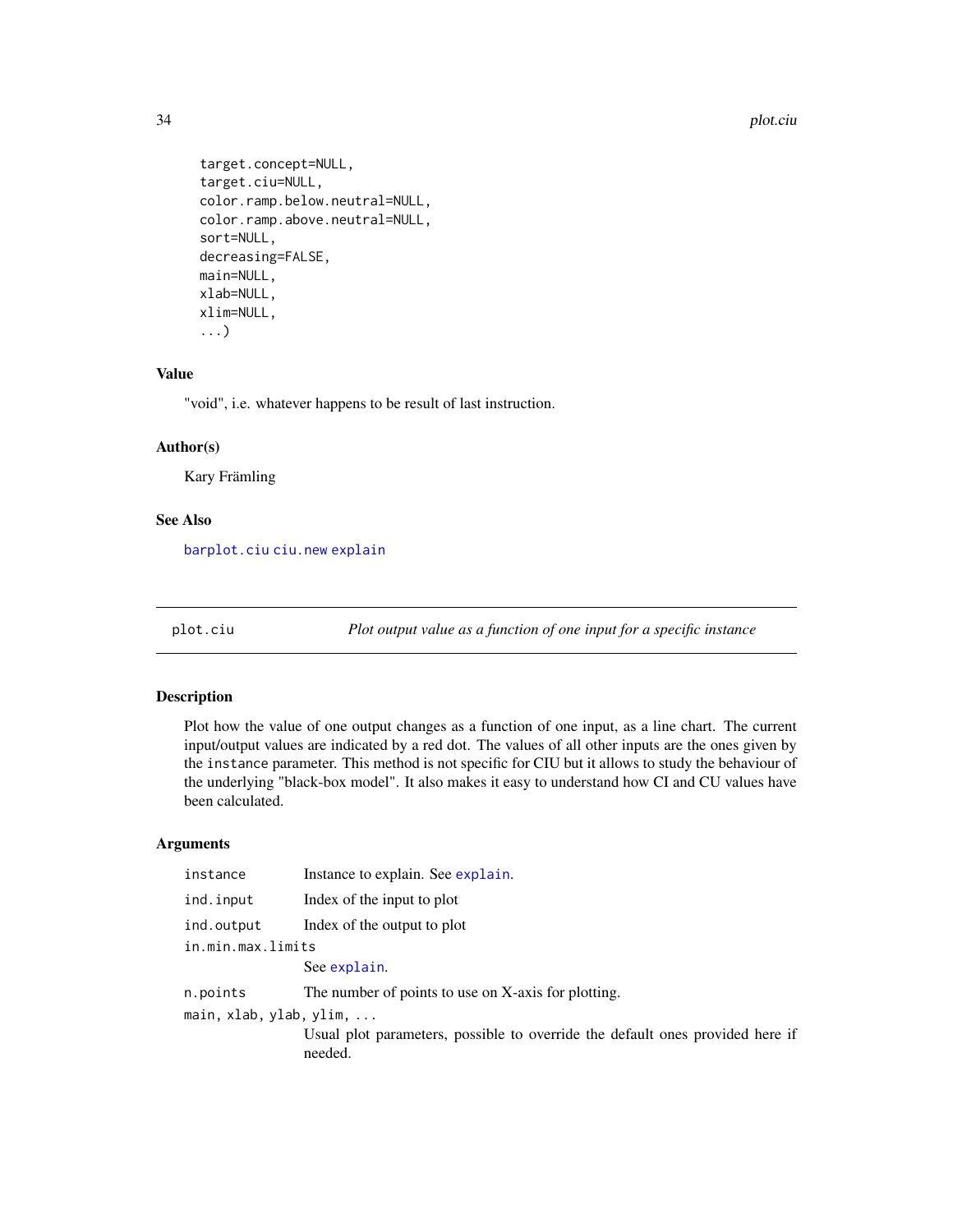## <span id="page-34-0"></span>plot.ciu.3D 35

## Details

First get a CIU object by calling [ciu.new](#page-16-1) as e.g. ciu <-ciu.new(...), then call ciu.res <-ciu\$plot.ciu(...). *"Usage" section is here in "Details" section because Roxygen etc. don't support documentation of functions within functions.* Usage

```
plot.ciu(
  instance,
  ind.input,
  ind.output,
  in.min.max.limits=NULL,
  n.points=40,
 main=NULL,
  xlab=NULL,
 ylab=NULL,
 ylim=NULL,
  ...)
```
## Value

"void", i.e. whatever happens to be result of last instruction.

#### Author(s)

Kary Främling

<span id="page-34-1"></span>plot.ciu.3D *Plot output value as a function of two inputs for a specific instance*

#### Description

Plot how the value of one output changes as a function of two inputs using [persp](#page-0-0). The current input/output values are indicated by a red dot. The values of all other inputs are the ones given by the instance parameter. This method is not specific for CIU but it allows to study the behaviour of the underlying "black-box model". It also makes it easy to understand how CI and CU values have been calculated.

| Instance to explain. See explain.                                                        |
|------------------------------------------------------------------------------------------|
| Index of the inputs to plot                                                              |
| Index of the output to plot                                                              |
| in.min.max.limits                                                                        |
| See explain.                                                                             |
| The number of points to use on X/Y-axis for plotting.                                    |
| main, xlab, ylab, , zlab, zlim,                                                          |
| Usual plot parameters, possible to override the default ones provided here if<br>needed. |
|                                                                                          |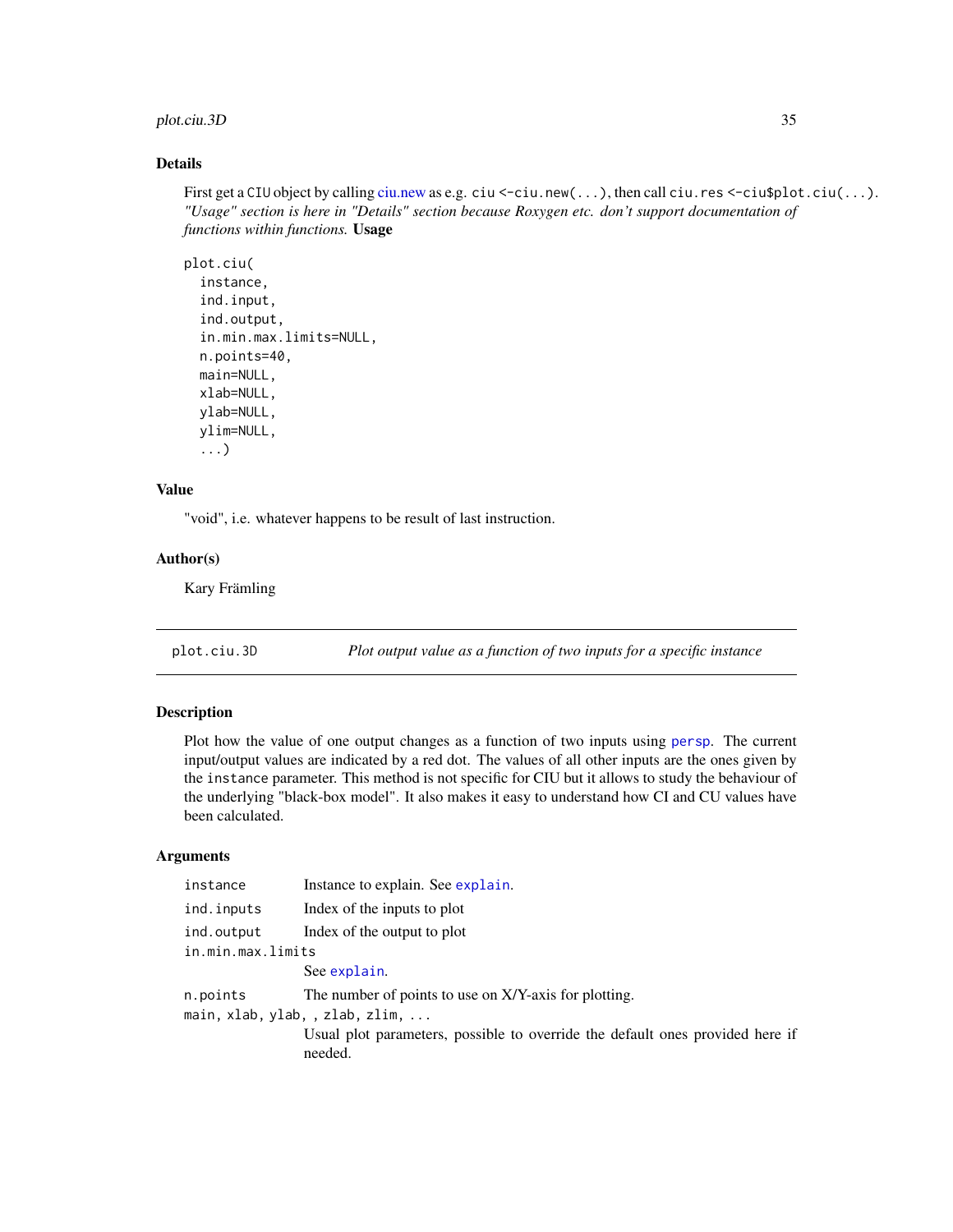## <span id="page-35-0"></span>Details

First get a CIU object by calling [ciu.new](#page-16-1) as e.g. ciu <-ciu.new(...), then call ciu.res <-ciu\$plot.ciu.3D(...). *"Usage" section is here in "Details" section because Roxygen etc. don't support documentation of functions within functions.* Usage

```
plot.ciu.3D(
  instance,
  ind.inputs,
  ind.output,
  in.min.max.limits=NULL,
  n.points=40,
 main=NULL,
  xlab=NULL,
 ylab=NULL,
  zlab=NULL,
  zlim=NULL,
  ...)
```
## Value

"void", i.e. whatever happens to be result of last instruction.

## Author(s)

Kary Främling